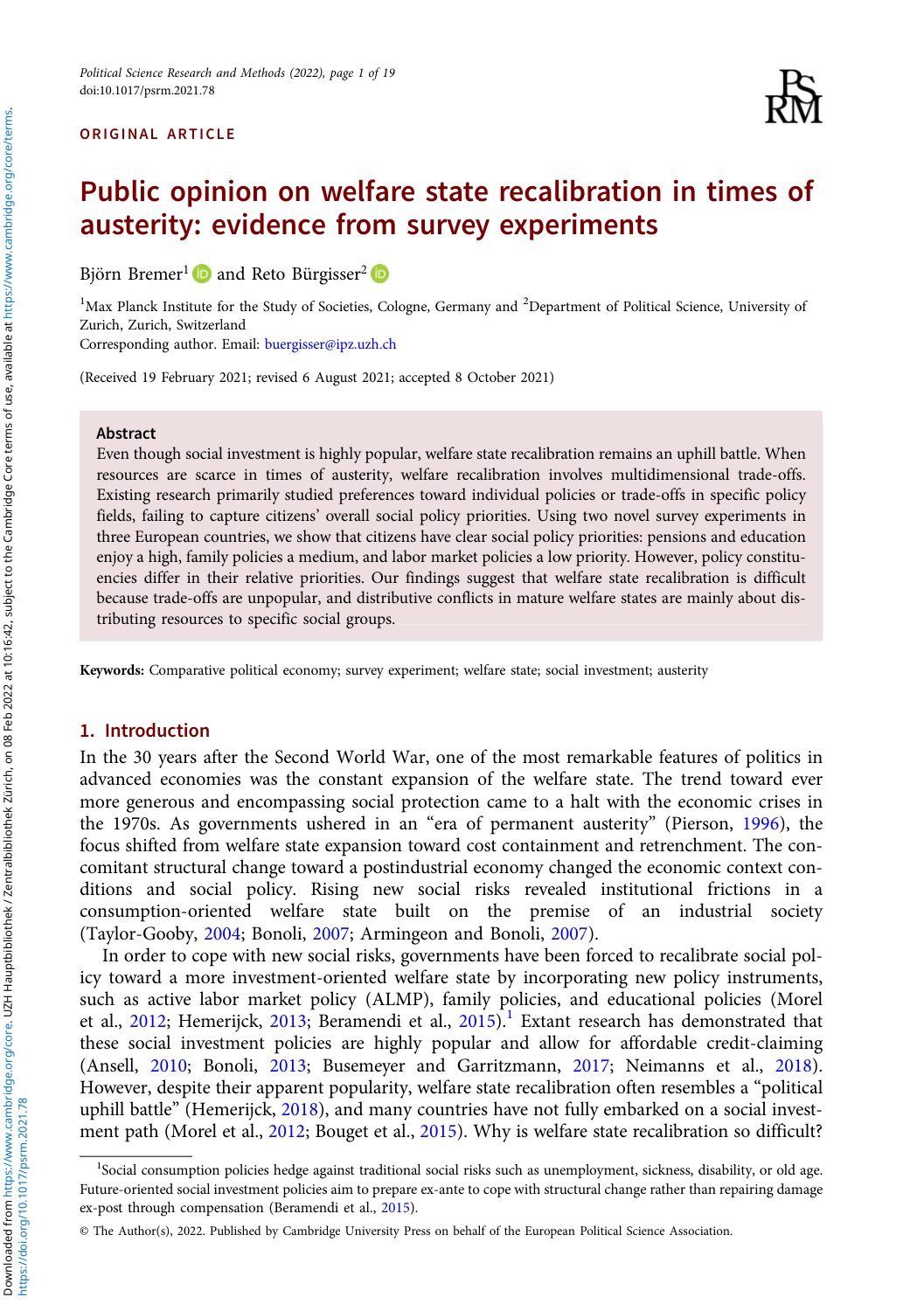In times of limited resources, policymakers face tough choices about how to recalibrate the welfare state. Hard fiscal constraints combined with rising new social demands have transformed welfare state politics from a positive- to a zero-sum game (Levy, [1999](#page-18-0); Häusermann, [2010\)](#page-17-0). Governments struggle to increase spending on new social policies while maintaining traditional social protection systems. Consequently, welfare state reforms since the 1990s have often increased spending on some social policies at the cost of others (Bürgisser, [2019\)](#page-17-0). As austerity became the dominant macroeconomic policy response to the Great Recession in post-crisis Europe, policymakers' room for fiscal maneuver has been even further reduced. This has put distributive conflicts center stage, as most government social spending is highly popular among the broader public (Häusermann et al., [2021](#page-17-0)).

We argue that welfare state recalibration under austerity is complicated because citizens, on average, do not strongly prioritize social investment over social consumption. Existing research on support for social investment mainly studies attitudes toward individual social policies or individual policy fields and does not capture the numerous trade-offs inherent in the multidimensional recalibration of the welfare state in times of austerity. This is unrealistic because the debate among policymakers and scholars alike is not anymore about more or less welfare state spending per se but the relative importance of different social policies. We thus shift the focus from citizens' social policy positions toward their social policy priorities, contributing to an emerging literature studying attitudes toward policy trade-offs (Busemeyer and Garritzmann, [2017](#page-17-0); Neimanns et al., [2018](#page-18-0); Häusermann et al., [2018;](#page-17-0) Armingeon and Bürgisser, [2021](#page-17-0); Bremer and Bürgisser, [2022;](#page-17-0) Häusermann et al., [2021](#page-17-0)). Unlike previous research, we move beyond a few narrow social policy trade-offs and adopt a "macro-perspective": we ask what policy priorities citizens have regarding the multidimensional recalibration of the welfare state and study trade-offs within *and* across the most relevant social policy fields simultaneously.

Traditional, unidimensional survey questions only capture citizen's unconstrained policy position net of their importance. However, policy priorities result from both positions and importance, which are vitally important in times of tight budget constraints. Using novel data from two survey experiments conducted in Germany, Italy, and the United Kingdom in 2018, we study how citizens evaluate reform proposals when forced to choose between several highly popular social policies. First, we use split-sample experiments to tease out differences in citizens' policy positions and priorities toward different social investment policies (education, active labor market policies, and childcare). Second, we use a conjoint survey experiment that simultaneously varies spending on multiple social policy areas (pensions, education, passive and active labor market policies, childcare and child benefits) to determine the public's multidimensional priorities regarding welfare state recalibration. We employ a novel method to analyze results from this conjoint experiment to shed light on how citizens evaluate and prioritize different forms of welfare state recalibration in times of austerity.

The results reveal that citizens' policy positions and policy priorities are profoundly different. The split experiment shows that unconstrained support for social investment in three different policy areas is very high (policy position), but support drops substantially when citizens are confronted with constraining trade-offs (policy priorities). The conjoint experiment taps into multidimensional priorities and indicates that, apart from education, social investment is not a priority. More specifically, we demonstrate that narrow policy constituencies could play a crucial role in blocking welfare state recalibration. Specific social policies create their own support coalitions because citizens' narrow self-interest shapes their social policy priorities: people react strongly to cuts in spending from which they benefit. Our findings show which policy constituencies prefer which type of welfare recalibration and how strongly they resist welfare state retrenchment in specific social policy fields. For example, retired individuals prioritize pension spending more compared to other respondents, while people with children prioritize family policies more than others. In times of limited resources, these policy constituencies divide existing political coalitions, and, therefore, there is no clear social investment coalition that pushes for welfare state recalibration.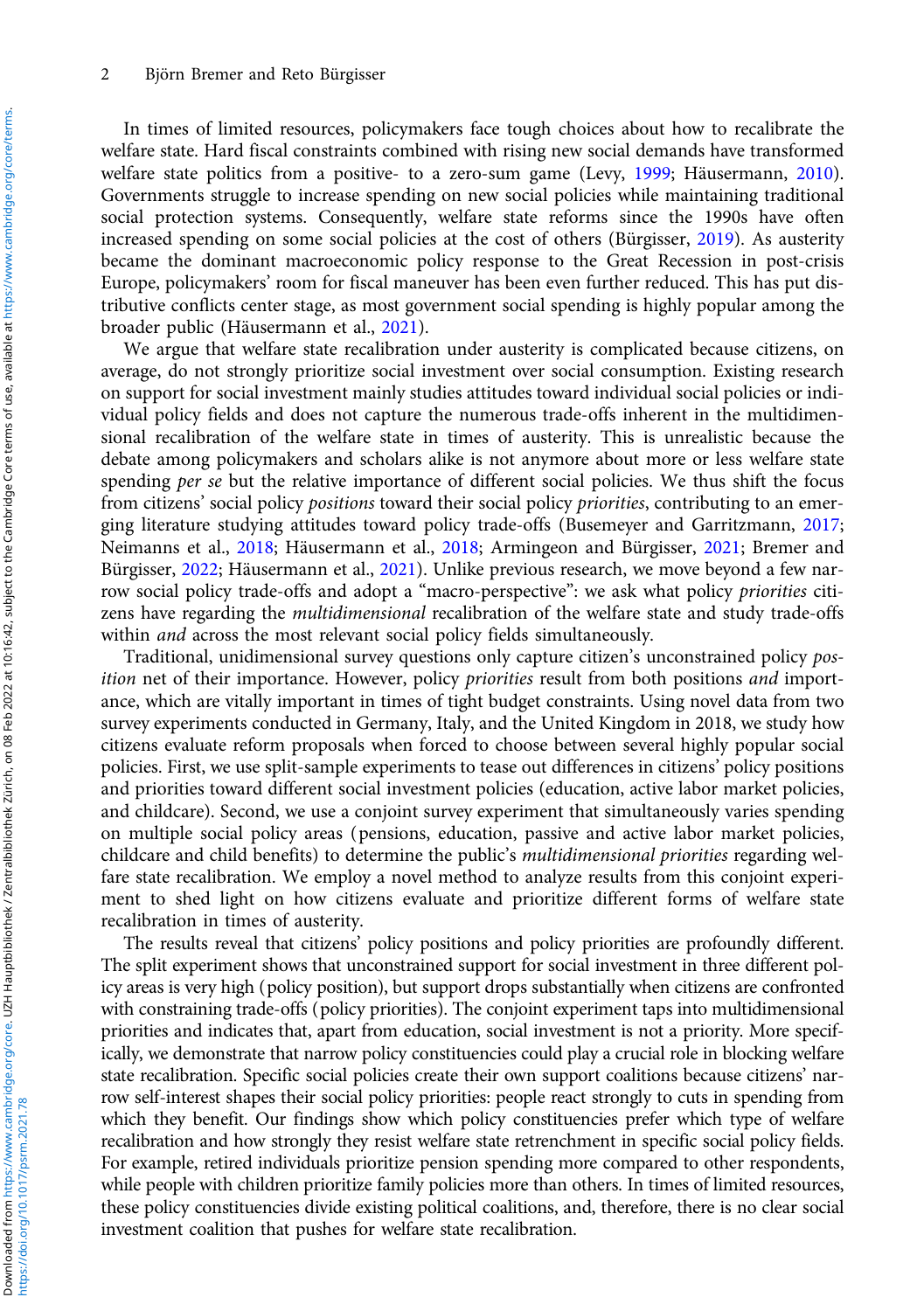Our findings have several important implications. Substantively, they suggest that distributive conflicts in mature welfare states have become highly fragmented and are more about the distribution and protection of resources to specific groups than general support for the welfare state. Contributing to existing research (e.g. Busemeyer and Garritzmann, [2017](#page-17-0); Häusermann et al., [2021\)](#page-17-0), we show which groups most strongly resist welfare state recalibration, and which trade-offs are most contentious. Successful welfare state reforms need to be carefully crafted, including compensation to these policy constituencies that see their benefits at risk. Methodologically, our findings show that simple unidimensional preference questions exclusively capture an individual's policy position. They do not allow for inferences about respondents' policy priorities toward the multidimensional nature of welfare state recalibration. Our study uses two experimental approaches to capture such priorities. In particular, we propose a new way to conduct and analyze conjoint experiments in order to shift the focus of public opinion research from positions toward priorities, and this approach could be applied to other policy fields to study salient trade-offs.

The remainder of this paper is structured as follows. First, we briefly review the existing literature and develop the theoretical expectations about the preferred forms of welfare state recalibration. The second part describes the two survey experiments, and the third part presents the results. The final section concludes with a discussion of the broader implications of the findings.

# 2. Public opinion on welfare state recalibration

#### 2.1 From unidimensional positions to multidimensional priorities

Extant literature has shown that social policy preferences cluster along different dimensions, i.e., preferences toward social investment and social consumption are distinct (Fossati and Häusermann, [2014;](#page-17-0) Garritzmann et al., [2018](#page-17-0)). Much like support for the welfare state in general, social consumption and social investment are highly popular (Ansell, [2010](#page-16-0); Roosma et al., [2013](#page-18-0); Neimanns et al., [2018;](#page-18-0) Häusermann et al., [2021](#page-17-0)). This high support for social consumption and social investment is also corroborated by our survey results in [Figure 1](#page-3-0) (for more details on the survey, see the research design section). Citizens are strongly in favor of governments providing a safety net when people become ill, old, or unemployed (social consumption) but they also want governments to support people getting better education and new jobs (social investment). Neimanns et al. [\(2018](#page-18-0)) even show that social investment is far more popular than social consumption, arguing that social investment appeals to a broad coalition of well-educated middle class voters and is a valence issue.

However, despite the popularity of social investment, welfare state recalibration is politically difficult (Hemerijck, [2018](#page-17-0)). Austerity is a decisive factor why many countries have not recalibrated their welfare state toward social investment, particularly in Southern Europe (Bouget et al., [2015](#page-17-0)). Limited resources do not allow for across-the-board increases in welfare state spending and force governments to make tough choices. Due to political and economic reasons, they often cannot increase taxes or government debt to finance welfare state expansion on the scale common in the post-war period. On the one hand, government debt is seen as an illegitimate way to finance social policy spending, especially since the European sovereign debt crisis (Blyth, [2013;](#page-17-0) Barnes and Hicks, [2018](#page-17-0)). On the other hand, governments' ability to tax effectively has eroded over the past decades, either due to ineffective tax authorities, high capital mobility, or sophisticated tax evasion schemes (Zucman, [2015](#page-18-0)).

As it is almost impossible to increase social spending on all policies in times of permanent austerity (Pierson, [1996\)](#page-18-0), research has begun to study public opinion trade-offs. Boeri et al. [\(2001\)](#page-17-0) demonstrated that support for unemployment benefits and pension spending is lower once citizens learn how much they have to pay for it through higher contributions or taxes. Likewise, more recent studies indicated that support for education and family policy spending does not reach a majority when citizens are confronted with the necessity to cut pensions or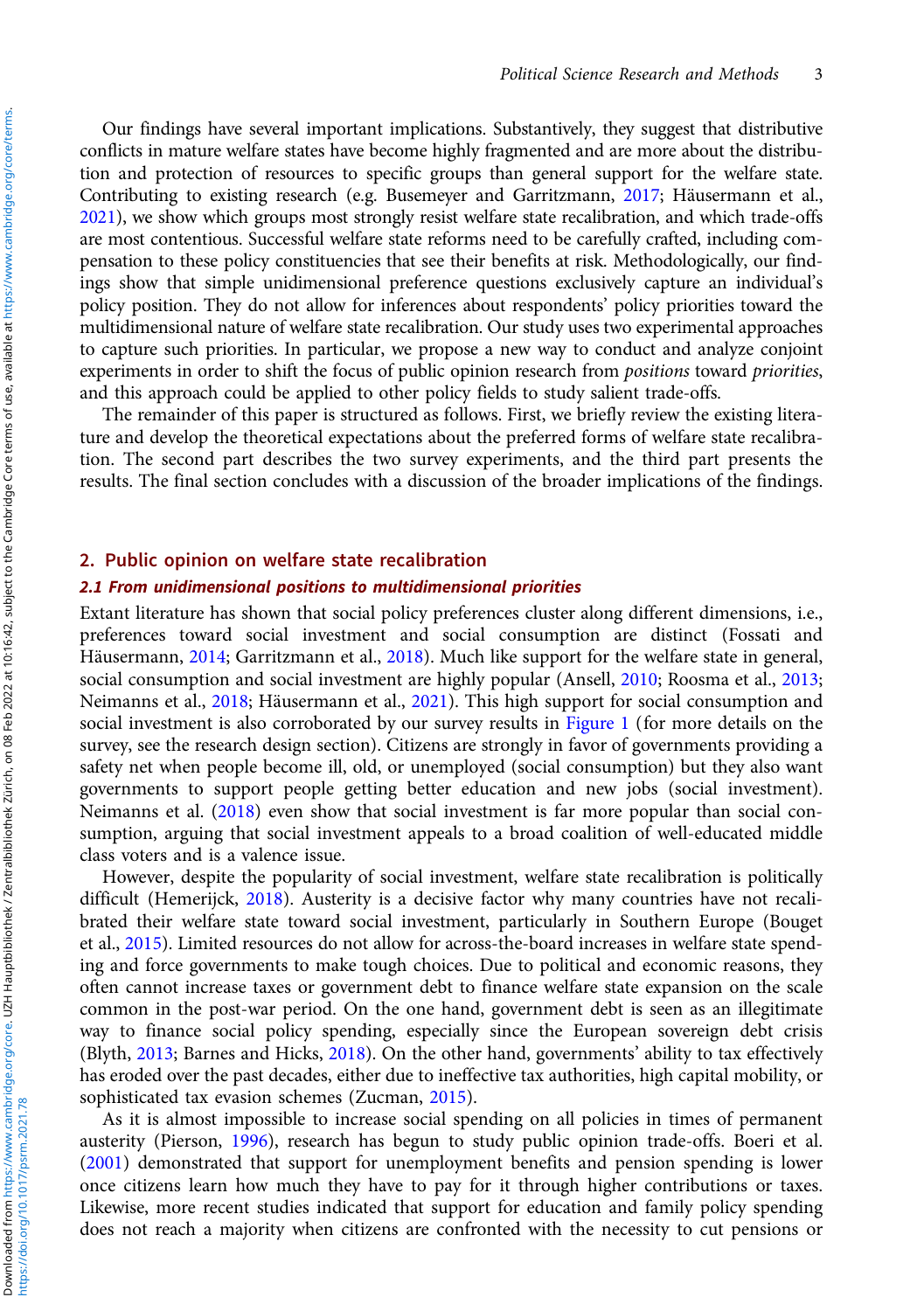<span id="page-3-0"></span>

Fig. 1. Support for social investment and social consumption. Notes: Level of (dis-)agreement to the statement that "the government should provide a safety net when people become ill, old, or unemployed" (left panel) and that "the government should support people to get better education and new jobs" (right panel).

unemployment benefits in exchange (Busemeyer and Garritzmann, [2017](#page-17-0); Neimanns et al., [2018\)](#page-18-0). Finally, other research has studied multidimensional trade-offs within specific social policy fields, such as pensions or labor market policy (Gallego and Marx, [2017;](#page-17-0) Häusermann et al., [2018\)](#page-17-0). While these studies have significantly advanced our knowledge on the relevance of policy tradeoffs, welfare state recalibration is a more complex and broader endeavor. We still lack coherent information on two-dimensional trade-offs across the whole range of social policy trade-offs and how they influence support levels. In addition, research studying multidimensional trade-offs has exclusively focused on single policy fields. They only allow us to gauge the relative popularity of one or two social policy areas and fall short of capturing the true multidimensional nature of welfare state recalibration. Ample research has demonstrated that welfare state reforms increasingly combine multiple policy areas simultaneously (Seeleib-Kaiser, [2008;](#page-18-0) Häusermann, [2012](#page-17-0); Hemerijck, [2017](#page-17-0)). Therefore, we adopt a macro-perspective and study how citizens evaluate six different social policies against each other and weigh the trade-offs associated with welfare state recalibration across social policy fields.

### 2.2 Welfare state recalibration and the public's social policy priorities

In this paper, we focus on trade-offs between the most relevant social policies in a context of austerity: pensions, education, active and passive labor market policies, and childcare and child benefits. We argue that policymakers have to balance trade-offs across multiple social policy areas and craft reform packages that prioritize some policies over others. Are citizens ready to reduce spending on pensions to increase spending on education and childcare? Are citizens willing to pay for childcare by lowering child benefits? Do citizens prioritize labor market policies over childcare?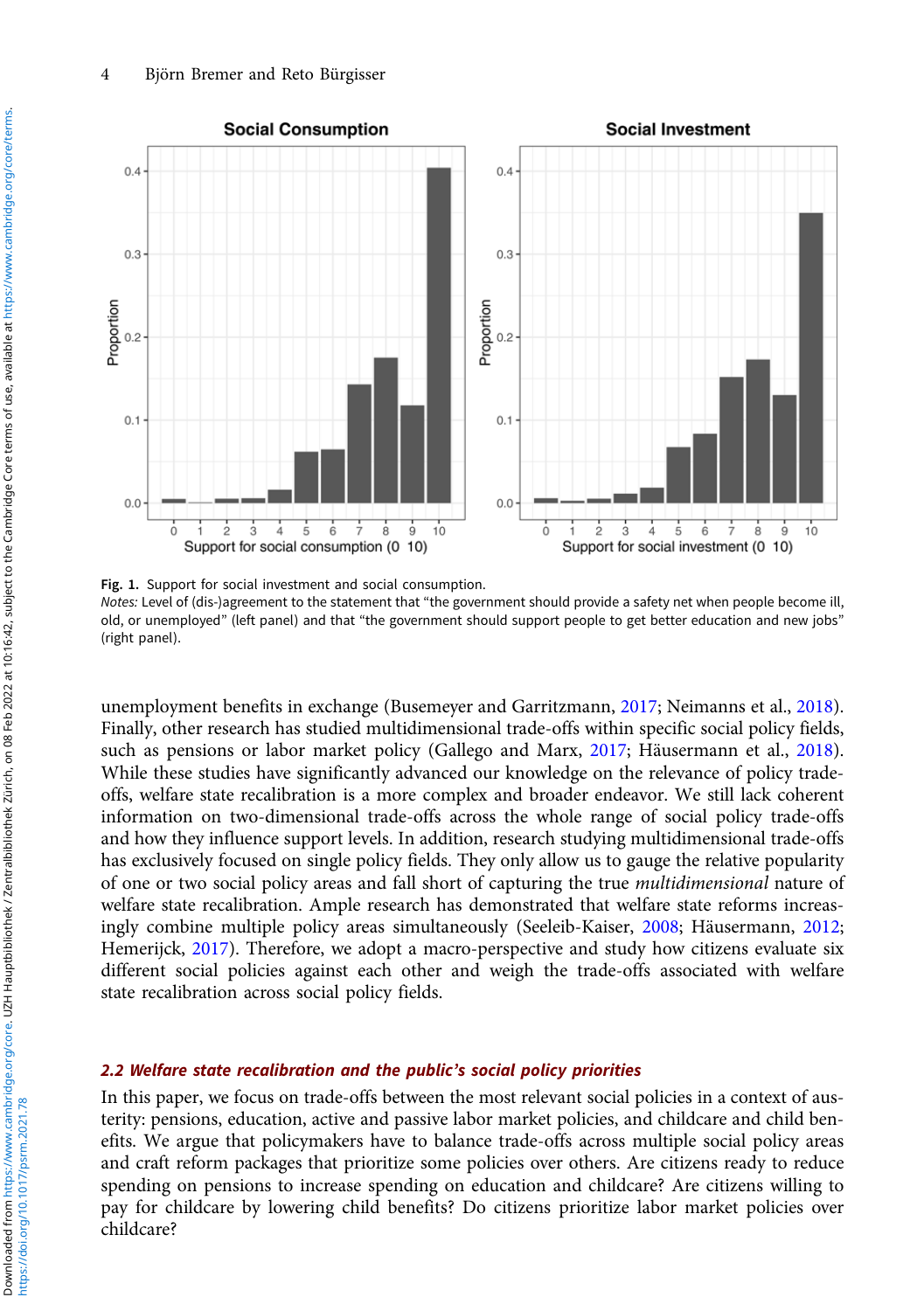In principle, support for social investment is very high among the wider public. However, we expect that this broad support substantially declines when people have to evaluate trade-offs associated with welfare state recalibration. Trade-offs often occur between equally cherished policies, forcing people to weigh the benefits and costs in question carefully. The way they make this evaluation should differ across individuals (see below), but we expect the average support for social investment to drop when trade-offs are mentioned. The diffuse and broad support coalition for social investment (Neimanns et al., [2018](#page-18-0)) might particularly easily fall apart in light of social policy trade-offs with clearly defined beneficiaries.

Hypothesis 1. Support for social investment declines and is not a priority when it entails tradeoffs with other social policies.

Although we expect average support to decline drastically for all social policy fields once we introduce trade-offs, there should be differences across social policies. First, the average citizen should be more supportive of increasing spending in fields that benefit many people because they are more likely to profit from it. Conversely, the average citizen should react most sensitively to retrenchment in those fields. This involves spending on both social consumption and social investment. For example, pension spending is likely the most popular form of social spending because most people expect to retire and to receive a pension at some point. Similarly, education is a central pillar of the welfare state that directly affects many people. Labor market policies and family policies, in contrast, benefit a smaller group of recipients.

Apart from sheer group size, a second relevant dimension is "deservingness" perceptions. The literature shows that particular social groups are seen as more or less "deserving" of welfare state support (van Oorschot, [2006](#page-18-0)). For example, elderly people are considered most deserving because retiring is common, and they have earned their right to be supported by having worked and contributed to society. In stark contrast, the unemployed are seen as much less deserving. There is a significant stigma associated with unemployment, which is often seen as a result of one's passivity or unwillingness to find a job and a failure to contribute to society (Jensen and Petersen, [2017\)](#page-17-0).

Although deservingness perceptions may reflect the size of a particular welfare state constituency, they also tap into normative considerations, which help distinguishing support for groups that are equal in size. There is little literature on deservingness perceptions of families, but we assume that they are seen as more deserving than the unemployed. In contrast to retirement, having children is still a choice, albeit less stigmatized than being unemployed. Therefore, we expect that citizens have social policy priorities based on the size and the deservingness of the beneficiary group.

Hypothesis 2. Pension and education have a higher priority than family policies, which, in turn, have a higher priority than labor market policies.

These priorities should influence the extent to which support for social investment drops in twodimensional trade-offs, but they should also influence support for multidimensional welfare state reforms. Areas that citizens prioritize involve social consumption (e.g., pension) and social investment policies (e.g., education), reducing overall support for recalibration toward a social investment welfare state.

# 2.3 Heterogeneous priorities: the importance of policy constituencies

The way that individuals respond to trade-offs should also vary across individuals. Citizens do not only evaluate policies based on their expected aggregate effects, but they also consider their pocketbook consequences. An extensive literature on unidimensional policy preferences has

<sup>&</sup>lt;sup>2</sup>In our survey, 21 percent of respondents are pensioners while 45 percent benefit from education (being in education or having children). As many will retire at some point, the support group for pension is likely much higher. The constituency for labor market policies (outsiders) and family policies (people with young children) are 23 and 21 percent, respectively.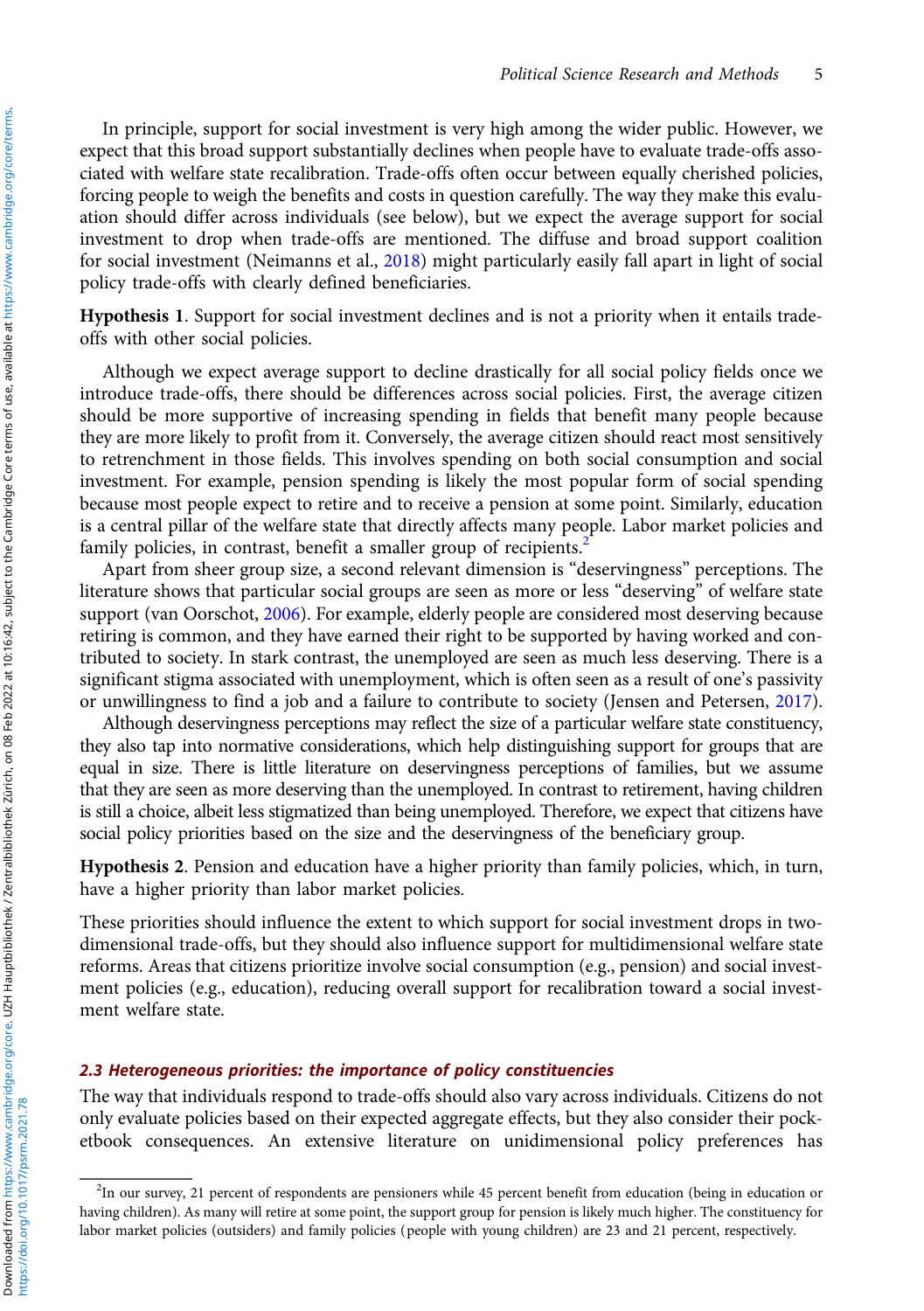highlighted important predictors such as income, class, education, socioeconomic status, and political ideology. In particular, the literature emphasizes material self-interest (income and risks) as a primary source of preference formation (Meltzer and Richard, [1981;](#page-18-0) Rehm, [2011\)](#page-18-0). However, trade-offs involved in welfare state recalibration often occur between two equally cherished policies. Broad material self-interest may, therefore, be less relevant to explain social policy priorities in trade-off settings.

We expect that distributive conflicts in mature welfare states have become more about distributing resources to narrow groups than about support for the welfare state in general (see also, Busemeyer and Neimanns 2017; Busemeyer and Garritzmann, [2017](#page-17-0)). Welfare states are multidimensional entities from which individuals benefit in various ways. Building on the policy feedback literature (e.g., Pierson 1993), we expect that specific social policies create their support coalitions, which we call policy constituencies. While policy constituencies may generally not have a higher *position* for policies they directly benefit from, they should have a higher *priority* for "their" policies. When fiscal constraints come to bite, trade-offs between different social policies are exacerbated. In this context, citizens should be primarily interested in protecting the services and benefits they directly benefit from.

Overall, specific policy constituencies should react more strongly to trade-offs that affect them (more or less) directly. Citizens thus are likely to prioritize those policies where they expect to be net beneficiaries (see also Rehm, [2011](#page-18-0)). In some cases, these policy constituencies are neatly defined. Having young children should make individuals more sensitive to trade-offs that involve a reduction of family policies. Similarly, labor market outsiders should have a keen interest in protecting unemployment benefits and training for the unemployed that help improve their situation directly (see also, Rueda 2007; Schwander and Häusermann 2013; Vlandas 2020). Finally, retired people should be more sensitive to changes in pension spending and less interested in trade-offs that involve policies that do not affect them anymore (e.g., family policy). In other instances, policy constituencies are fuzzy. Education benefits a large and diverse group of people, including university students, young adolescents in school or vocational training, and parents with children. Moreover, education is an investment in human capital. Its benefits are often uncertain and mainly accrue in the future. This should create a diffuse support coalition for education with only small constituency-specific effects.

Hypothesis 3. Policy constituencies prioritize policies from which they benefit more than people not benefiting from these policies.

# 3. Research design

We fielded a survey in three large European countries in 2018: Germany, Italy, and the United Kingdom (UK) to test our expectations. The countries represent major European economies with advanced welfare states, including different varieties of capitalism (Hall and Soskice, [2001\)](#page-17-0) and different welfare state regimes (Esping-Andersen, [1990\)](#page-17-0). They spend different resources on different social policies, which gives us sufficient variation to check whether individual countries drive our results. In each country, we recruited 1200 respondents from a pool of eligible voters through large online panels provided by Qualtrics. The sample was representative of all eligible voters based on gender and age.<sup>3</sup>

To assess citizens' multidimensional social policy priorities, we used two different survey experiments that we developed to overcome problems with conventional surveys studying oneor two-dimensional trade-offs. First, we use a split-sample experiment to measure individuals' support for social investment given different kinds of trade-offs, allowing us to zoom into tradeoffs within and across policy fields to gauge support for welfare state recalibration. Second, we use a conjoint survey experiment that simultaneously varies six forms of social spending to measure

https://doi.org/10.1017/psrm.2021.78

<sup>&</sup>lt;sup>3</sup>Before fielding the survey, the research design was pre-registered and received ethical approval.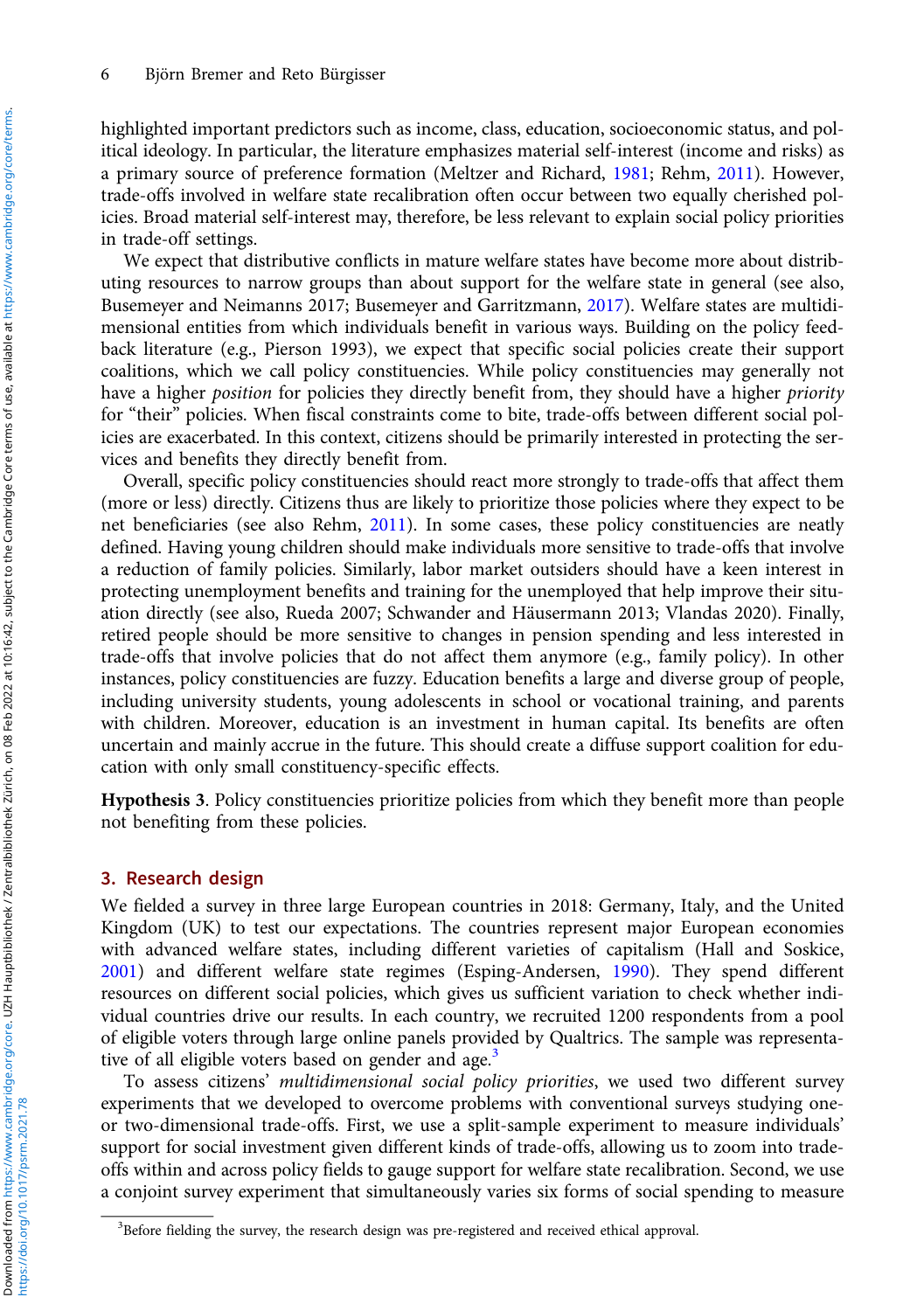the public's macro priorities across the full range of social policies. Both experiments impose austerity to avoid "free lunches" where a respondent can support spending increases on all social policies. This permits us to assess which social policies they prioritize over others. We only focus on social policy priorities because increasing revenues through taxes or government debt are often difficult. Moreover, we want to study attitudes toward direct recalibration, i.e., shifting resources from one social policy field to another, and not indirect recalibration through welfare state expansion financed by tax or debt increases.

### 3.1 Split-sample experiment

To test how respondents perceive and react to salient trade-offs associated with welfare state recalibration, we confronted respondents with a series of questions that measure individuals' support for three social investment policies. Respondents were randomly assigned to four different groups, including one control group and three treatment groups.<sup>4</sup>

In each group, respondents evaluated three statements about spending on education, active labor market policies, and childcare. For each statement, respondents in the control group were presented with traditional, one-dimensional questions, while the treatment groups were confronted with statements that raised awareness for different two-dimensional trade-offs. Subsequently, they were asked to what extent they agree or disagree with these statements. This allows us to analyze the extent to which specific social policy trade-offs are more acceptable to respondents than others.

[Table 1](#page-7-0) shows the complete list of statements. All statements are relative to the status quo and do not quantify the specific trade-offs. This simplification allows us to run the same experiment in several countries. To reduce complexity and cognitive exhaustion for the respondents, we limited the trade-offs to those theoretically most interesting. We always included an intra-field tradeoff (e.g., ALMP versus PLMP, childcare versus child benefits). Additionally, we always introduced a trade-off between pension and childcare spending because these two are among the most popular forms of consumption and investment spending. Finally, in the case of education, we also introduce a trade-off with ALMP.

## 3.2 Conjoint experiment

Welfare state recalibration often involves multidimensional trade-offs across several policy fields simultaneously. To study priorities in a multidimensional setting, we designed a conjoint survey experiment that focuses on social policy trade-offs across several social policy fields. Conjoint survey experiments are useful to elicit priorities because they require respondents to evaluate entire policy packages rather than individual measures (Hainmueller et al., [2014](#page-17-0)). In our case, we evaluate the priorities that individuals attach to different social policies by forcing respondents to simultaneously make decisions based on the position and the intensity of their position toward multiple policies. Instead of asking respondents directly, we use the conjoint experiment to indirectly force respondents to reveal their social policy priorities. This allows us to capture priorities in one analysis rather than triangulating between results from different split-sample experiments jointly, as done above.

Specifically, our survey asked respondents to evaluate various reform proposals regarding changes to government spending in a set of choice tasks. Each task presented respondents with two profiles of possible welfare state reforms, and they were asked five times (i) to choose between two fiscal packages ("choice" variable) and to (ii) indicate how likely they are to support each of the packages ("rating" variable). The profiles comprised six attributes corresponding to

<sup>4</sup> The conjoint survey experiment occurred before the split-sample experiment in the survey to avoid possible experimental bias across the control and treatment groups.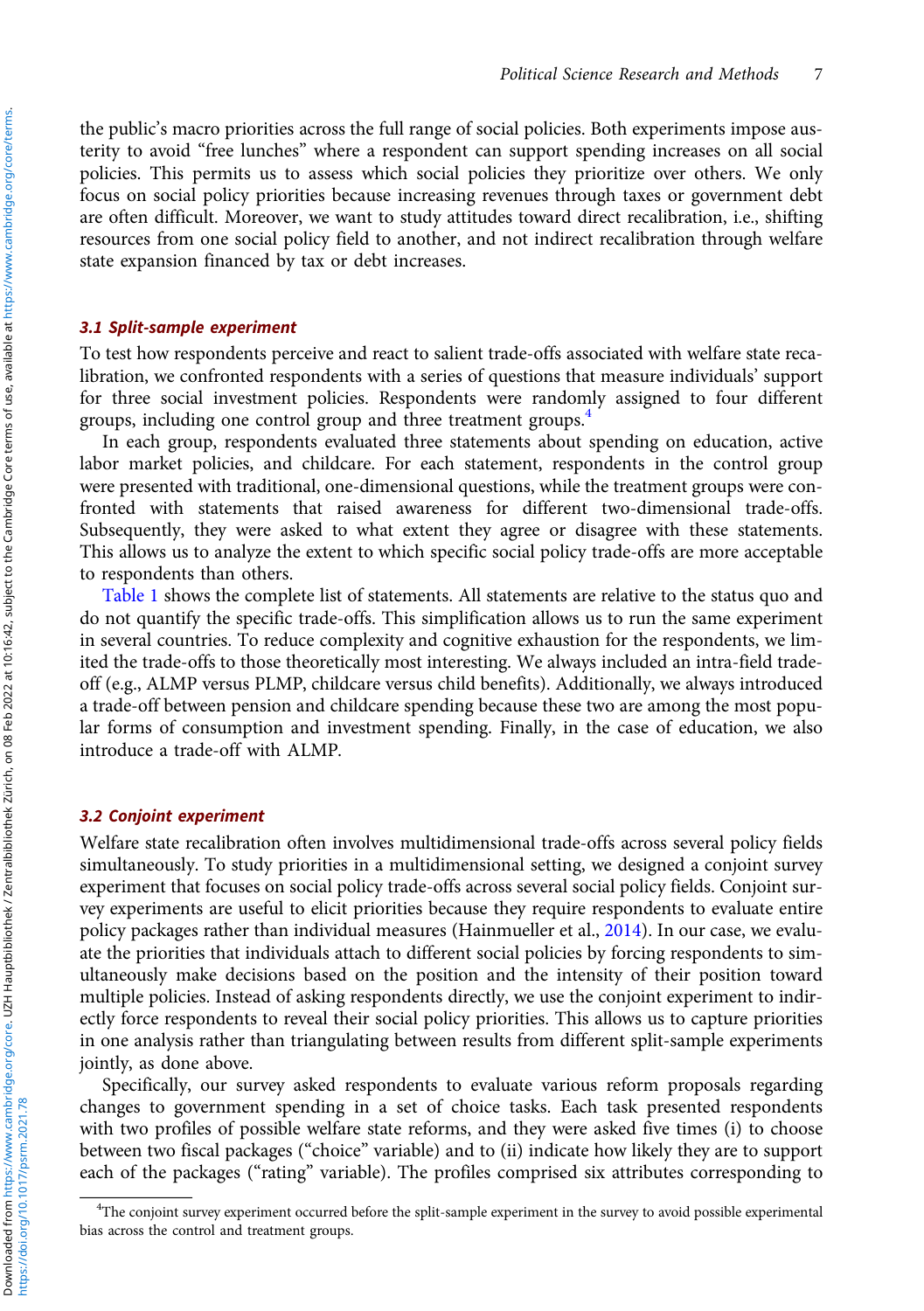| Split 1 (control group)                                                                  | Split 2 (treatment 1)                                                        | Split 3 (treatment 2)                                                                         | Split 4 (treatment 3)                                                        |
|------------------------------------------------------------------------------------------|------------------------------------------------------------------------------|-----------------------------------------------------------------------------------------------|------------------------------------------------------------------------------|
| The government should<br>increase spending on<br>education.                              | $\cdots$ even if that implies lower<br>spending on old-age<br>pensions.      | $\cdots$ even if that implies lower<br>spending on training<br>schemes for the<br>unemployed. | $\cdots$ even if that implies lower<br>spending on childcare<br>services.    |
| The government should<br>increase spending on<br>training schemes for the<br>unemployed. | $\cdots$ even if that implies lower<br>spending on<br>unemployment benefits. | even if that implies lower<br>$\cdots$<br>spending on old-age<br>pensions.                    | $\cdots$ even if that implies lower<br>spending on childcare<br>services.    |
| The government should<br>increase spending on<br>childcare services.                     | $\cdots$ even if that implies lower<br>spending on child<br>benefits.        | even if that implies lower<br>spending on old-age<br>pensions.                                | $\cdots$ even if that implies lower<br>spending on<br>unemployment benefits. |

<span id="page-7-0"></span>Table 1. Design of the split sample experiment

core elements of welfare state spending, and each attribute could take on a set of discrete and pre-defined levels, representing different spending options. The profiles were then generated randomly, i.e., they contained a fixed number of attributes, which were shown to respondents in random order and with a random display of an attribute level.<sup>5</sup>

To reduce complexity and avoid cognitive exhaustion, we had to limit the number of attributes and levels. Concretely, the reform profiles contained six attributes (as shown in [Table 2\)](#page-8-0), chosen to represent two different dimensions of government social spending, namely social investment and social consumption. Education, childcare services, and training for the unemployed (ALMP) are proxies for social investment spending. Pensions, child benefits, and unemployment benefits (PLMP) are proxies for social consumption spending. The profiles did not include health care because of vast country differences in healthcare funding, making comparisons difficult, and spending on health care has both an investment and consumption element.

We included three levels for each spending attribute (increase, decrease, no change). In a fully randomized setting, there would be 729 combinations. However, to focus on trade-offs and priorities and avoid "free lunches" where respondents can favor spending increases on all social policies, we force respondents to decide which social policies they prioritize over others. We achieve this by showing respondents only zero-sum reform proposals, i.e., we only allow combinations in which any given expenditure increase in one attribute is matched with an expenditure decrease in another attribute. This imposes austerity: it does not give respondents the option to choose expansionary reforms and makes the trade-offs inherent in welfare state recalibration under fiscal constraints explicit.

Respondents may disagree with these restrictions. Some respondents may want to increase spending on all social policies, while others may want to decrease spending on all of them. However, the zero-sum reform proposals allow us to tease out respondents' policy priorities on welfare state recalibration in times of austerity, when a (more or less) budget-neutral reform is politically most likely. $^{\circ}$  Consequently, we exclude 588 combinations and are left with 141 possible combinations. Importantly, the likelihood that a given level appears in combination with another level is still the same as if there were no restrictions because logical inconsistencies

<sup>&</sup>lt;sup>5</sup>The full instructions for the conjoint tasks are in Appendix C. The attribute order was randomized but held constant within individual respondents across the five tasks.

Theoretically, our strong balanced budget assumption could be relaxed due to the possibility of a Keynesian multiplier. However, the time lag associated with government spending (and the lag on its returns, in particular) makes it still necessary for governments to scale down specific policies to spend more on others, especially in times where additional revenues through tax or debt increases are very unlikely.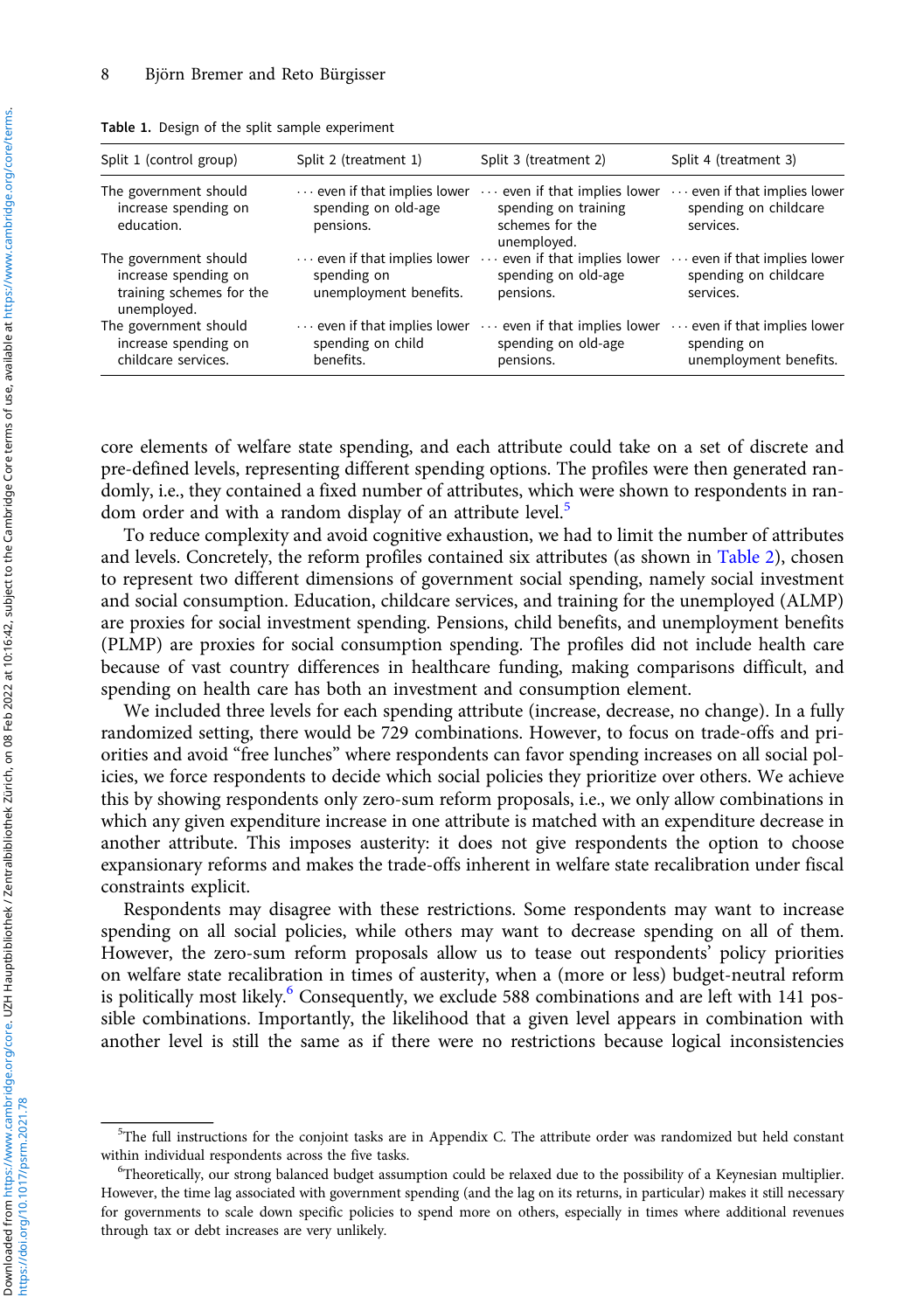|             | Attribute                   | Attribute levels                                                         |  |
|-------------|-----------------------------|--------------------------------------------------------------------------|--|
| Investment  | Training for the unemployed | Decrease spending<br>No change                                           |  |
|             | Childcare services          | Increase spending<br>Decrease spending<br>No change                      |  |
|             | Education                   | Increase spending<br>Decrease spending<br>No change                      |  |
| Consumption | Unemployment benefits       | Increase spending<br>Decrease spending<br>No change                      |  |
|             | Child benefits              | Increase spending<br>Decrease spending<br>No change                      |  |
|             | Old-age pensions            | Increase spending<br>Decrease spending<br>No change<br>Increase spending |  |

<span id="page-8-0"></span>Table 2. Attributes and levels of the conjoint experiment

were uniformly deleted. This crucial feature of our design stems from the fact that each attribute includes three symmetrical levels across all attributes (increase, decrease, no change). Each package is randomly created within this subset of consistent packages and has the same likelihood to occur.

We calculate two main variables of interest from the conjoint experiment. First, we identify the causal effect of individual attribute levels on the support for the entire policy package compared to the baseline attribute level. To this end, we estimate the average marginal component effect (AMCE) of a change in the value of one of the six dimensions on the probability that the respondent chooses the reform proposal. This "choice" variable is binary: 1 if a reform proposal is chosen and 0 if not chosen. We estimate the AMCEs using linear probability models and regress the dependent variable on dummy variables for level (where the status quo is the baseline for each dummy). The ACME incorporates both the position and the importance that individuals assign to each attribute level (Bansak et al., [2020\)](#page-17-0) and, therefore, captures what we conceptually understand as policy priorities. Second, we follow Leeper et al. [\(2020\)](#page-18-0) and measure subgroup differences by calculating recommendations by calculating conditional marginal means for all levels of our attributes. Marginal means measure how favorable respondents are to a given feature of our reform package, which allows us to analyze differences across policy and party constituencies.

To estimate the AMCEs and marginal means, we use Ridge regression. Standard conjoint experiments have dimensions that are independent and fully randomized. Spending trade-offs are not independent by design: under austerity, increasing expenditure on one policy requires decreasing expenditure on another policy. Therefore, each attribute's value depends on the other attributes to ensure a fully balanced reform. To account for these dependencies, we use a novel approach that uses ridge regression. Ridge regression is a standard regularization method that Hoerl and Kennard ([1970](#page-17-0)) proposed to address design-based super collinearity and that Horiuchi et al. ([2018](#page-17-0)) also used for conjoint analysis. To estimate the AMCEs, we use the R package glmnet, and we rely on bootstrapping to calculate non-parametric confidence intervals. This approach allows us to make inferences about the effect of an attribute changing from one value to another, averaging over the randomization distribution of our 141 profiles. We explain the method and rationale further in Appendix D. Moreover, we discuss several robustness tests at the end of the results section, which did not change the results.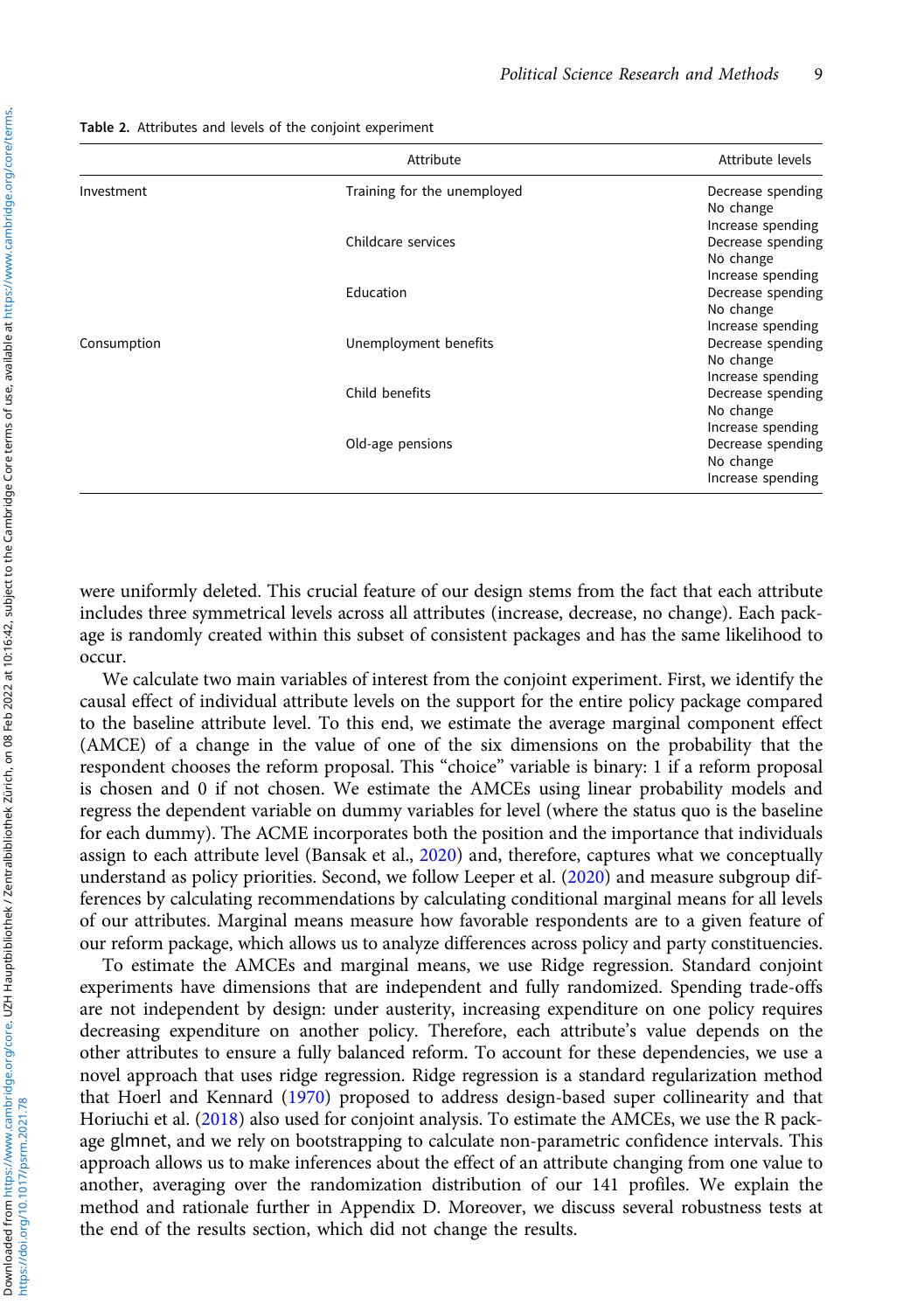## 4. Results

# 4.1 Two-dimensional priorities of welfare state recalibration

To study how respondents react to specific trade-offs, we use results from the split-sample experiment. We first graphically present the predicted mean support (on a scale from 0 to 10) and 95 percent confidence intervals based on OLS regressions. [Figure 2](#page-10-0) shows the predicted support for spending increases in three social policy fields without a trade-off (control group) and with three different trade-offs (treatment groups). To test the robustness of our findings, we control for several covariates (e.g., age, sex, occupational classes, income, education, employment status, partisanship, parents with children) and include country-fixed effects.

In line with [Figure 1,](#page-3-0) the results show high levels of support for social investment policies in an unconstrained setting. However, it is implausible that governments do not face any fiscal constraints and can increase spending on all social policies. Therefore, we forced respondents to make a distributional choice between similarly cherished social policies. Overall, and in line with existing research on trade-offs (Busemeyer and Garritzmann, [2017;](#page-17-0) Neimanns et al., [2018](#page-18-0); Häusermann et al., [2021](#page-17-0)), our results indicate that the widespread support for social investment tumbles once we introduce trade-offs. These treatment effects are large and significant for all three policy fields. Moreover, the results are robust to the inclusion of covariates and country-fixed effects.

To estimate the share of respondents who support spending increases, we transform the 0–10 response scale into a binary variable. Responses from six to ten are counted as agreement, while responses from zero to five are counted as disagreement/neutral. Education is the most popular social investment policy. The average level of support for education is about 8.0, implying that around 88 percent of the respondents agree that the government should increase spending on education. ALMP and childcare enjoy slightly lower but still widespread support with mean support levels of 6.9 (73 percent) and 7.1 (75 percent), respectively.

The share of supporters for all social policies drops substantially when trade-offs are introduced, but [Figure 3](#page-10-0) shows some interesting variations across social policies. First, higher education spending remains relatively popular even when trade-offs are acknowledged. A majority of 61 percent supports education spending if it implies cuts to ALMP. Cuts to childcare are the least popular, with only 44 percent supporting higher education spending. Remarkably, still 55 percent support an expansion if it implies pension cuts. This contrasts with results from (Busemeyer and Garritzmann, [2017\)](#page-17-0), who show that an expansion of education at the cost of pension spending finds no majority support.

Second, ALMP spending has a lower priority than education spending, given that support falls more when trade-offs are introduced. However, almost a majority of respondents support higher ALMP spending at the cost of lower PLMP spending, indicating the possibility of recalibrating labor market policy toward activation. Support for ALMP is lower and does not generate a majority when it implies pension cuts (32 percent), the most significant area of social consumption spending, or lower childcare spending (38 percent).

Finally, welfare state recalibration toward childcare does not find a majority, either. The most significant drop in the share of supporters occurs when it implies lower pension spending, indicating that the average citizen is more concerned about protecting pension benefits than helping young families. Contrary to labor market policies, there is no support for an "activation turn" within family policies. Only a minority of respondents (40 percent) are willing to increase childcare spending at the cost of lower child benefits. Interestingly, only 46 percent of respondents support an expansion of childcare when this comes at the costs of unemployment benefits, which is usually a relatively unpopular form of spending.

Overall, the results show that welfare state recalibration is an uphill battle in times of limited resources. In principle, support for education, ALMP, and childcare spending is high, but they are not clear policy priorities in a two-dimensional trade-off setting. Politically, increases in education spending are the most viable. Moreover, a recalibration within some policy fields (from PLMP to ALMP) could be possible but likely contentious. A more pronounced social investment turn by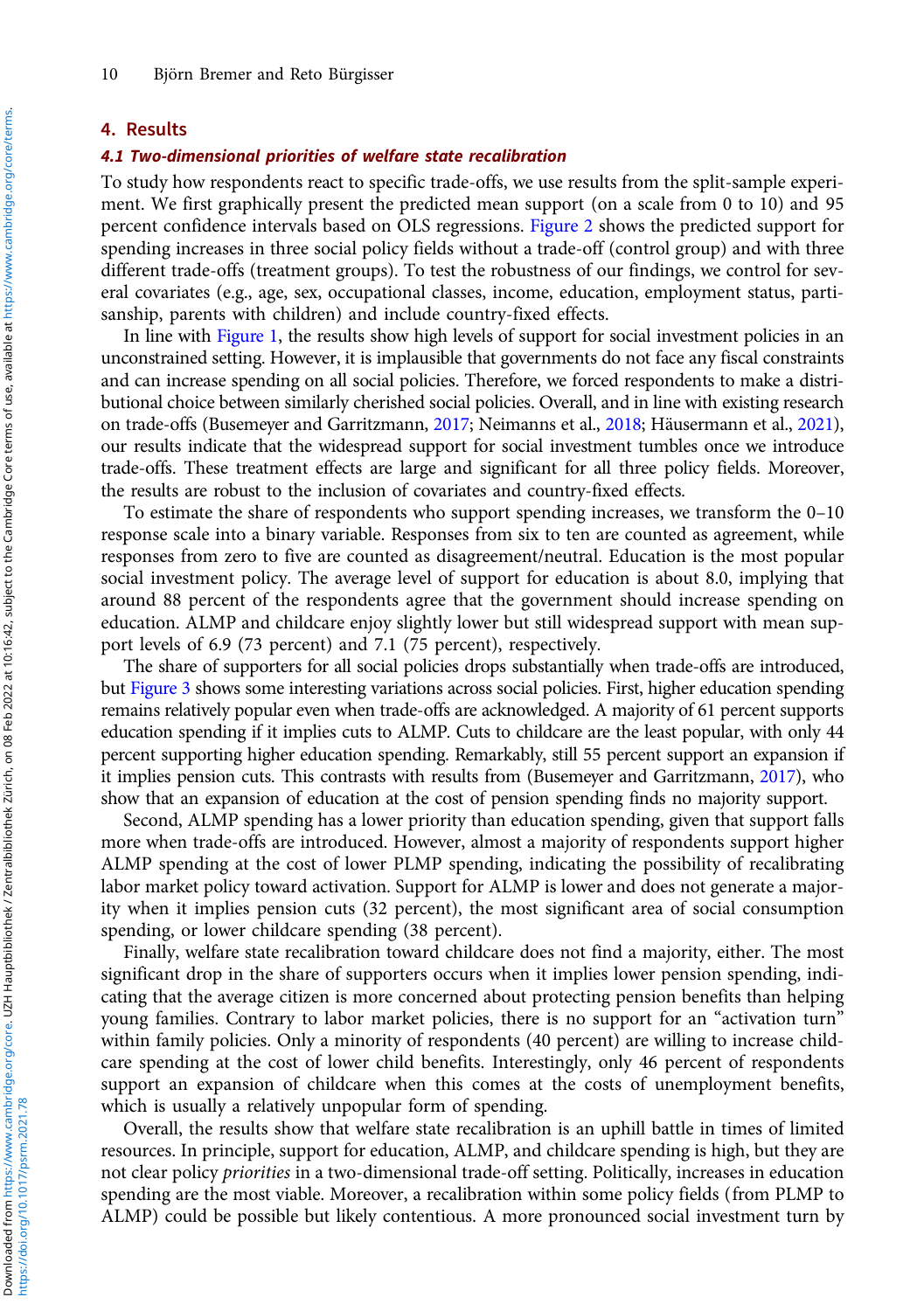<span id="page-10-0"></span>

Models - No covariates - Covariates - Covariates + country FE

Fig. 2. Average support for spending increases by treatment and model, pooled.

Notes: Predicted mean support and 95 percent confidence intervals based on OLS regressions. The dependent variable is scaled from 0 to 10. Covariates are age, gender, education, occupation, work contract, partisanship, and having young children.



Fig. 3. Shareof supporters for spending increases by treatment.

Notes: Predicted share of respondents supporting spending increases and 95 percent confidence intervals. The dependent variable (0–10) is transformed into a binary variable (6–10 are counted as support; 0–5 as opposition/neutral).

spending fewer resources on pensions is certainly the least preferred and politically most difficult avenue of welfare state recalibration.

# 4.2 Multidimensional priorities of welfare state recalibration

The results from the split experiment suggest that welfare state recalibration toward social investment is not a priority. However, welfare state reforms often impact several policy fields at the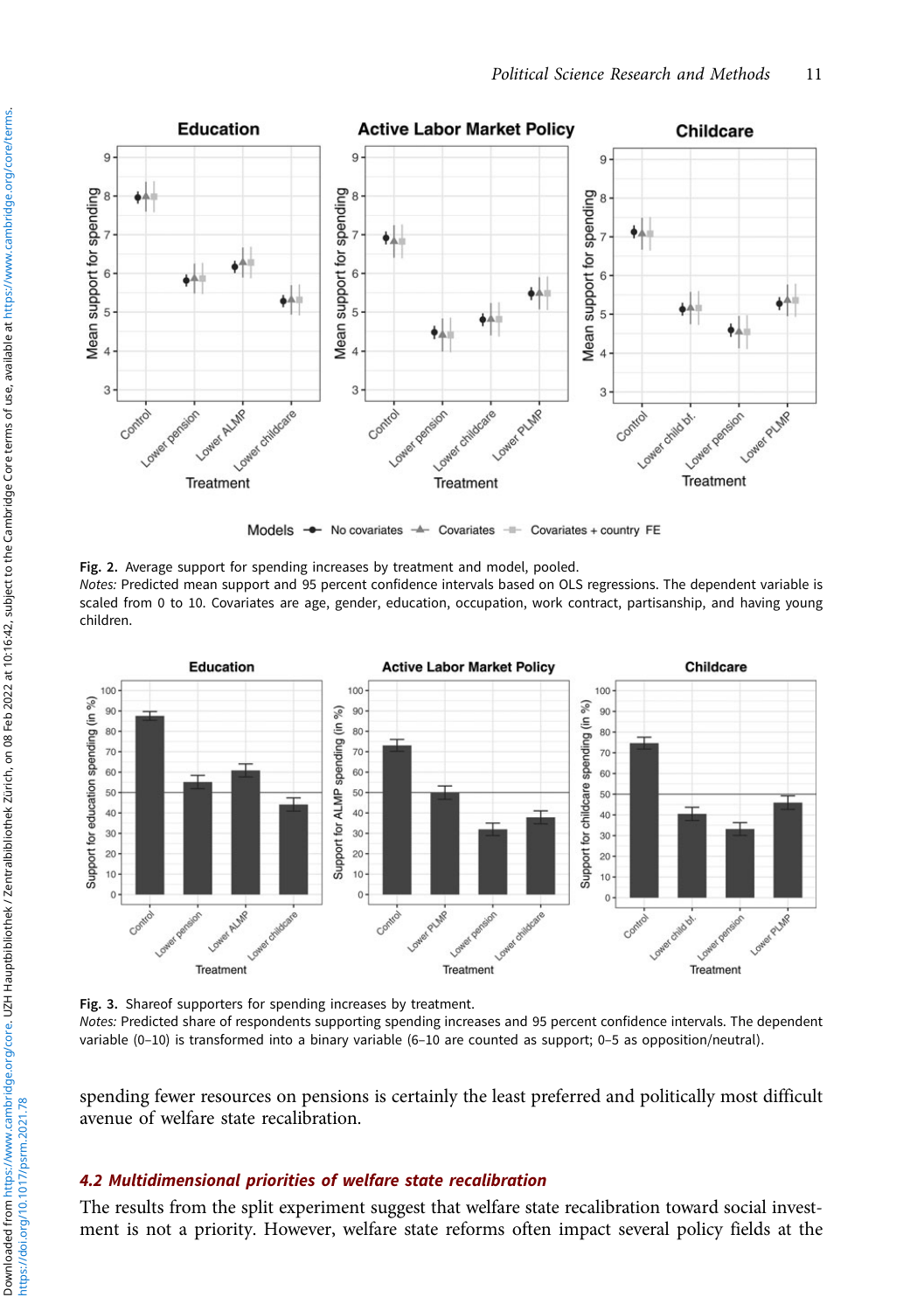

#### Fig. 4. AMCEs from the conjoint survey experiment.

Notes: Average component-specific marginal effects (ACMEs) of a change in the value of one dimension on the probability to choose the reform package ("choice" variable).

same time. We thus turn toward the conjoint experiment to account for this multidimensionality. Figure 4 shows the AMCEs of increasing or decreasing spending items relative to the baseline ("no change") on the probability (expressed in percentage points) that a given reform package is supported. The results indicate that the average respondent has clear priorities when confronted with trade-offs across all social policy fields.

First, spending on education and pensions is highly popular among the average citizen, even in the context of austerity. Additional pension spending increases the probability that respondents support the overall package by almost five percentage points compared to the status quo, while lower pension spending decreases the overall probability of support by more than seven percentage points. Education spending is only slightly less important to respondents. Lower education spending reduces support by almost four percentage points, whereas additional spending on education increases the support by a similar amount.

Second, spending on labor market policies is not a priority in the context of austerity and sharp trade-offs. Given that expansionary reforms are impossible, respondents do not favor increasing spending on labor market policies, which would necessitate cuts in other areas. In particular, citizens react negatively to increasing spending on PLMP, which reduces support by around seven percentage points. ALMP spending is less unpopular, but it still reduces the support for a given reform proposal by 2.5 percentage points. Interestingly, the pattern reverses when it comes to decreasing spending on labor market policies. Lower ALMP spending increases support, whereas lower PLMP spending does not affect support. In sum, spending on the unemployed has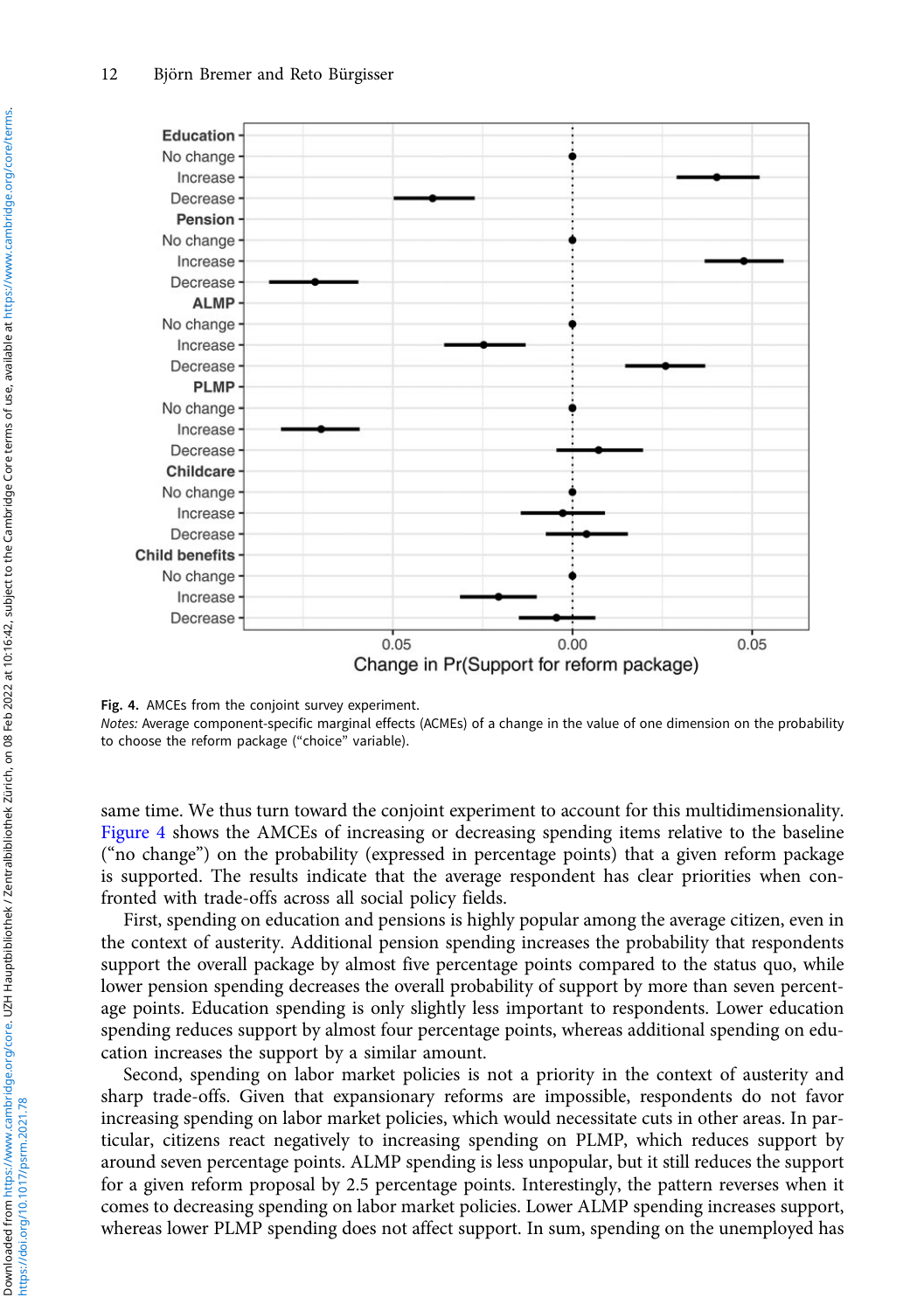a low priority for the average citizen. The average respondent is less supportive of reducing spending on ALMP than PLMP, but they certainly do not want to increase ALMP spending, either. Hence, the unemployed are likely viewed as less deserving than other social groups that benefit from the welfare state.

Third, family policies have a relatively small influence on the probability that respondents support a given package. On average, respondents oppose increasing spending increases on child benefits, while decreasing these benefits does not affect overall support. Surprisingly, neither an increase nor decrease in childcare affects overall support, indicating that they do not matter for evaluating policy packages. The average respondent seems ambivalent about family policies, except that increasing child benefits negatively influences reform support.

Overall, the results are consistent with the findings from the split-sample experiment. They suggest that citizens have clear social policy priorities in the context of austerity. First, they care most about broad policies that many respondents benefit from and thus attach a high priority to pension and education spending. Second, labor market policies enjoy only a low priority among citizens, as evidenced by the adverse effects of higher spending on such policies. The average citizen is especially opposed to higher PLMP spending. Third, the small to non-existent effects of family policies indicate that citizens attach a medium priority to family policies. They are more popular than labor market policies but less popular than pensions and education.

## 4.3 Relative priorities across policy constituencies

Welfare state politics is often influenced by small groups who benefit from specific policies. As theorized above, there are reasons to believe that the support for different social policies varies across policy constituencies due to narrow self-interest. To operationalize these policy constituencies, we identify the people most likely to benefit from specific social policies. We define the retired as the main policy-constituency for pensions, students and people with children for education, the labor market outsiders for both types of labor market policy, and people with young children for both types of family policy. We infer these characteristics from a battery of sociodemographic questions asked in the survey, and the operationalization of all independent variables is detailed in Appendix A.

Following our theoretical expectations, we calculate the marginal means for the policy constituencies compared to everyone else. [Table 3](#page-13-0) shows the marginal means for each dimension for the constituency and the non-constituency, the difference between the two, and whether this difference is statistically significant. The results show that specific policy constituencies react more sensitively to changes that involve specific policies from which they benefit directly. They are more likely to support additional social spending than the average citizen when existing policies benefit them directly, and they are more likely to withdraw support if the reform involves cuts in "their" policies.

First, the marginal mean of increasing pension spending is 0.094 higher for retired respondents than non-retired. In other words, retired people have a 9.4 percentage point higher probability of supporting the reform if it includes an increase in pension spending than people who are not retired. Similarly, when a reform decreases pension spending, retired people have a 10.5 percentage point lower probability of support than non-retired people. These differences are statistically significant and substantial. Retired people will strongly oppose any cuts in pension spending. Going beyond the table, [Figure 5](#page-14-0) shows the marginal means for a selection of other conjoint attributes. Due to their higher support for pensions, it indicates that the retired are more likely to prioritize cuts in unemployment benefits than non-retired people when forced to make a choice.

Second, the constituency effects for education are smaller than for pensions. For education, the policy constituency has a one percentage point higher probability of supporting the reform if it includes an increase in education spending than the non-constituency. In comparison, it has a 1.6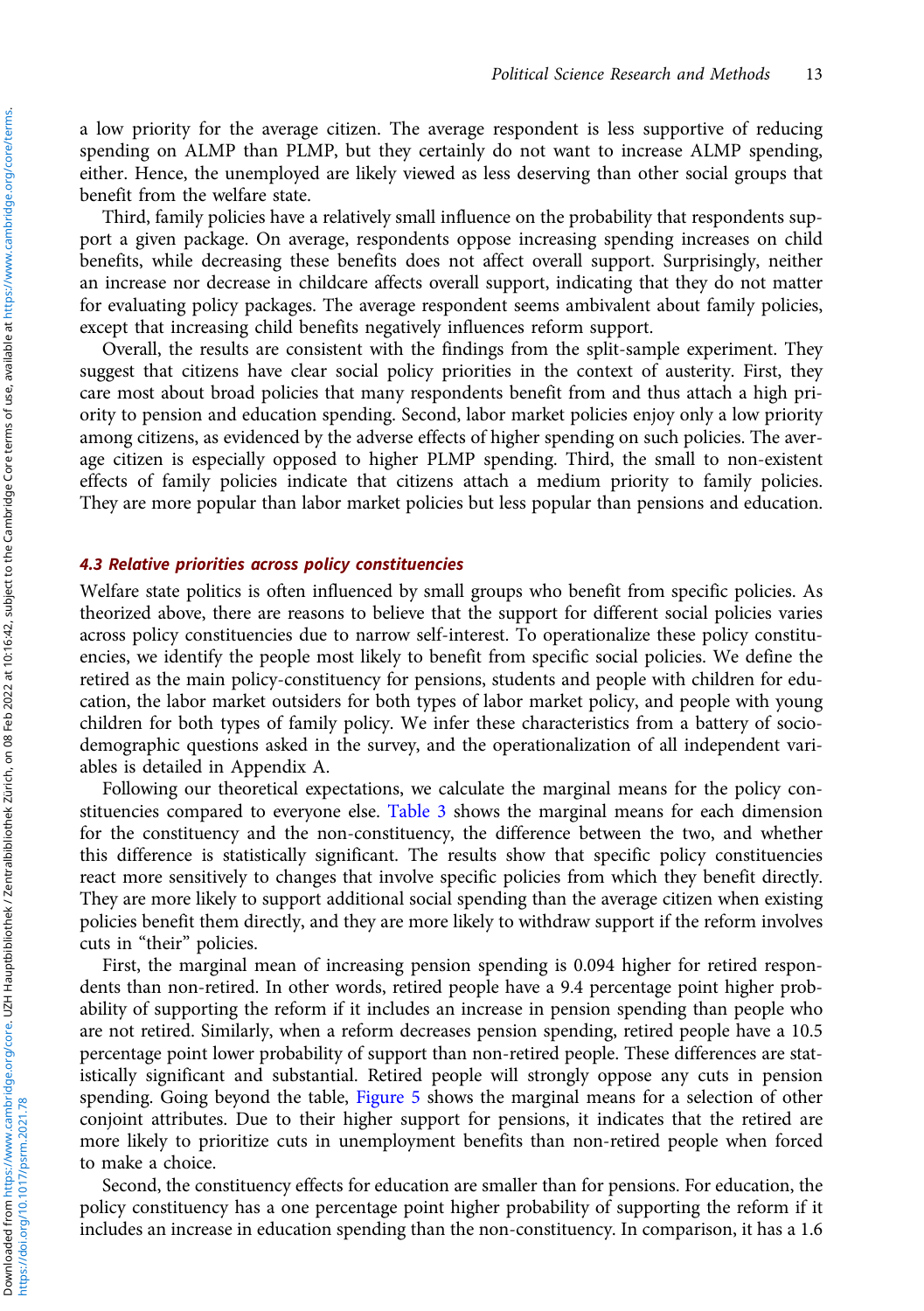|                | Level             | Constituency | Non-constituency | Difference |
|----------------|-------------------|--------------|------------------|------------|
| Education      | No change         | 0.502        | 0.496            | $+0.005$   |
|                | Increase spending | 0.548        | 0.538            | $+0.010$   |
|                | Decrease spending | 0.449        | 0.466            | $-0.016*$  |
| Pension        | No change         | 0.519        | 0.505            | $+0.013$   |
|                | Increase spending | 0.639        | 0.544            | $+0.094*$  |
|                | Decrease spending | 0.345        | 0.451            | $-0.105*$  |
| <b>ALMP</b>    | No change         | 0.510        | 0.496            | $+0.014*$  |
|                | Increase spending | 0.464        | 0.466            | $-0.002$   |
|                | Decrease spending | 0.524        | 0.540            | $-0.016*$  |
| <b>PLMP</b>    | No change         | 0.518        | 0.519            | $-0.002$   |
|                | Increase spending | 0.466        | 0.428            | $+0.037*$  |
|                | Decrease spending | 0.514        | 0.549            | $-0.035*$  |
| Childcare      | No change         | 0.489        | 0.504            | $-0.016*$  |
|                | Increase spending | 0.515        | 0.484            | $+0.031*$  |
|                | Decrease spending | 0.498        | 0.511            | $-0.013$   |
| Child benefits | No change         | 0.501        | 0.510            | $-0.009$   |
|                | Increase spending | 0.519        | 0.470            | $+0.049*$  |
|                | Decrease spending | 0.480        | 0.519            | $-0.039*$  |

<span id="page-13-0"></span>Table 3. Estimated marginal means of policy constituencies versus non-constituencies

Note:  $*$  p  $<$  0.05; constituencies are the retired for pension, the people in education and with children for education, the outsiders for PLMP and ALMP, and having young children for child benefits and childcare.

percentage point lower probability of supporting it if it includes a decrease. Since the constituency benefiting from education is relatively diffuse and people who previously benefited from education (e.g., people with a university degree) likely remain supportive of it, it is not surprising that the heterogeneous effects are smaller than for pension spending. Interestingly, however, the policy constituency for education is much less likely to support pension spending increases.

Third, there are substantial differences between labor market outsiders and the rest of the population if the reform proposal increases or decreases PLMP spending. The non-constituency is firmly against an increase, whereas outsiders are much less opposed. Similarly, the nonconstituency is much more favorable toward reforms that reduce unemployment benefits than outsiders. We find similar effects for decreasing ALMP spending, but there is no difference in support for increasing ALMP spending. Hence, outsiders are not more favorable toward activation reforms, because they associate them with strict conditionality and workfare policies (Fossati, [2018\)](#page-17-0) or because a diffuse cross-class coalition of employers and the middle classes equally supports activation (Bonoli, [2013](#page-17-0); Schwander, [2020\)](#page-18-0). Outsiders are also much less supportive of increases in pension spending than insiders. They are less likely to receive a secure pension and thus less likely to prioritize such spending.

Finally, people with young children are more supportive of additional spending on childcare and child benefits than all the other respondents. The marginal mean is 0.049 and 0.031, respectively, higher for people with young children than those without. This implies that they have a 4.9 and 3.1 percentage point higher probability of supporting childcare and child benefits, respectively. In contrast, when the reform package includes cutbacks in child benefits or childcare, they are less favorable toward such reforms than people without children. Much like the other narrow constituencies, people with children are concerned about their narrow self-interest when evaluating reforms in times of austerity. They, too, are less supportive of pension spending, but like all other policy constituencies, they are still unwilling to support cuts in pension spending.

Overall, our findings suggest that narrow self-interest strongly influences support for welfare state recalibration.<sup>7</sup> Policy constituencies strongly support the policies they benefit from. Even

<sup>7</sup> Appendix G presents additional subgroup analyses, showing that differences between policy constituencies are larger than differences between income groups, educational groups, or party supporters.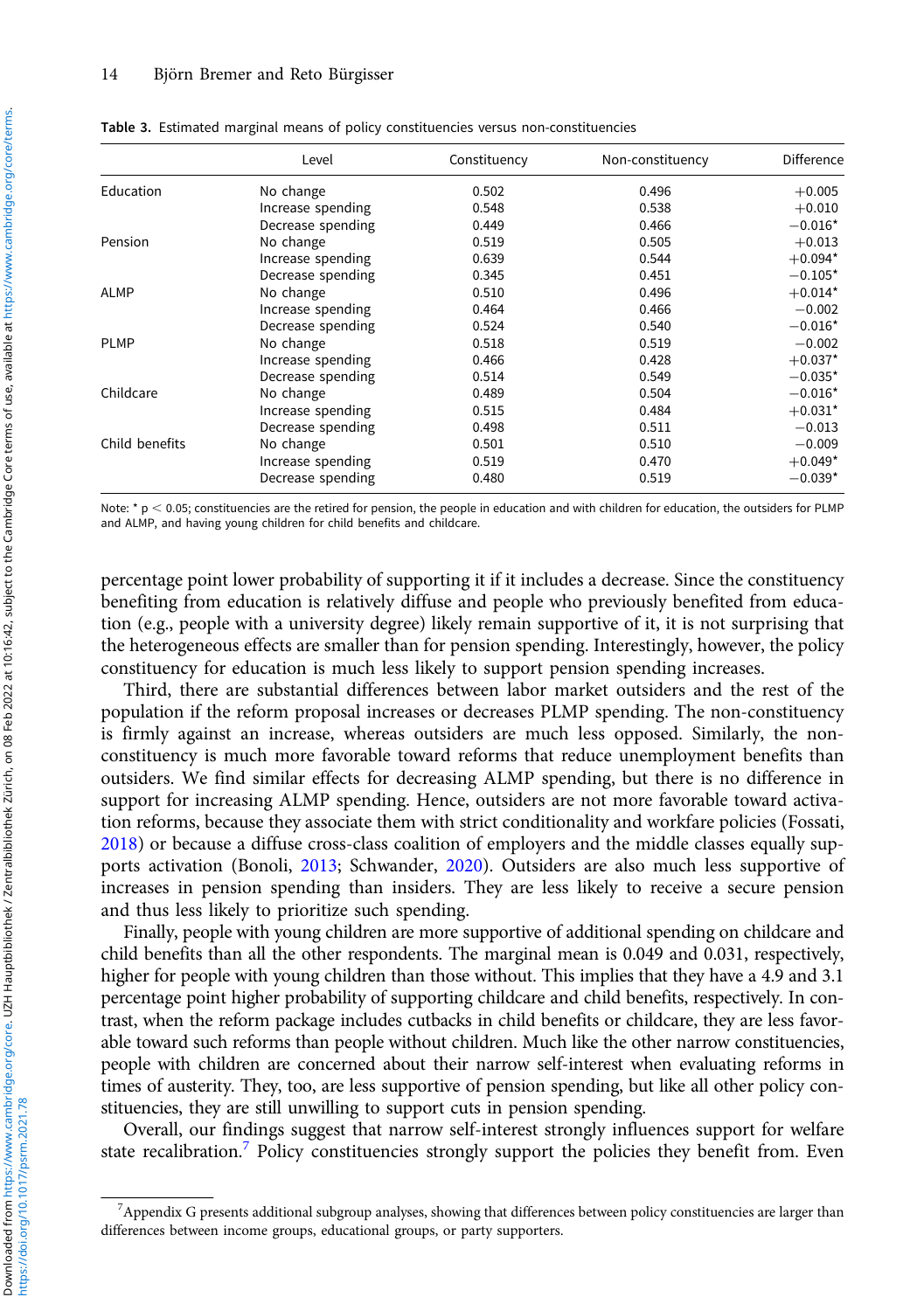<span id="page-14-0"></span>

Group - Non constituency - Constituency

Fig. 5. Estimated marginal means of policy constituencies versus non-constituencies. Notes: Estimated marginal means for the policy constituency versus non-constituency (conjoint "choice" variable). For each graph, only a selected number of dimensions are shown. The complete graphs are included in Appendix G.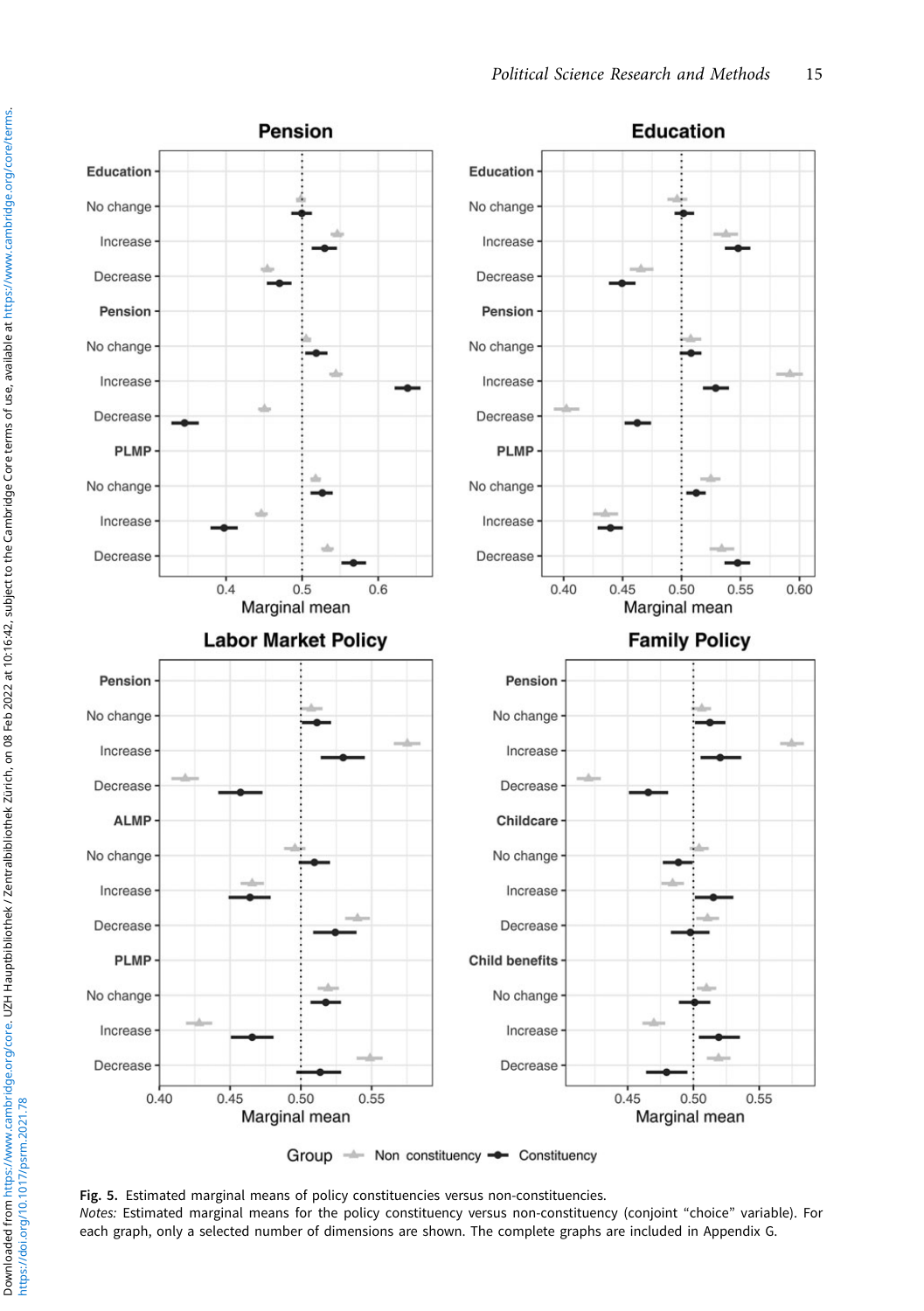policy constituencies that benefit from education spending, ALMP, and childcare are still not more likely to support a reduction in social consumption. In particular, the reluctance to reduce pensions is prevalent across all constituencies, making welfare state recalibration toward social investment in times of austerity unlikely.

### 5. Robustness checks

Some concerns could be levied against our survey experiments. First, to ensure the validity of our sample, we included attention check and speeding checks, which automatically screened out respondents who paid no attention or sped through the survey (see Appendix B). Second, we used quota sampling based on age and sex, but we also checked that our sample is relatively representative of income and partisanship. Third, we matched the population's demographic characteristics in each country as closely as possible using entropy balancing (Hainmueller, [2012](#page-17-0)), and the results remain substantively the same (Appendix F).

So far, we have exclusively shown pooled results from three different countries. In Appendix E, we show that the general results hold across the three countries. Support for social investment spending declines in all three countries when it entails trade-offs, and priorities are similar in all three countries. Still, there are some minor differences. First, decreasing education spending is less popular in the UK than in the other two countries, while increasing education spending is most popular in Germany. Second, pension spending is relatively more important to respondents in Italy than in the other two countries. In turn, Italian respondents are much less opposed to increasing PLMP spending than respondents in Germany and the UK, while Germans are considerably more opposed to increasing ALMP spending than respondents in the other two countries. Finally, the UK is the only country strongly opposed to increasing child benefits, while family policy has no effect in Italy and Germany.

We also used a set of tests to confirm that the results from the conjoint experiment are robust. First, we conducted a pretest with an opt-in sample from Prolific to analyze whether respondents were cognitively able to process a more complex conjoint task (eight attributes and more specific attribute levels). The results suggested that the design was slightly too complicated and that respondents preferred a simpler design. We simplified the task, which fared well in cognitive pretests. The number of attributes and levels is now well beyond the number where satisficing is a problem (Bansak et al., [2021\)](#page-17-0). Second, we replicated our conjoint analyses using the "rating" variable instead of the "choice" variable (see Appendix G). Third, we conducted several standard robustness tests in Appendix H (carryover effects, profile order effects, screen size, speeding, choice task round). The tests indicate that the results shown above are robust.

## 6. Conclusion

Our analysis provides a partial answer to why welfare state recalibration is politically difficult despite the apparent popularity of social investment. Governments have little room for maneuver in times of austerity and find it impossible to cover all social risks equally. Consequently, they face substantial trade-offs when they have to design welfare state reforms that increase spending on some social policies at the expense of others.

While support for all social policies declines sharply when we account for such trade-offs, citizens have clear social policy priorities regarding welfare state recalibration. The split experiment shows that increases in education spending are more popular than increases in childcare spending and ALMP. The latter fail to reach majority support when trade-offs are involved. In particular, decreases in pension spending are politically difficult. According to our results, no trade-off that involves pension spending finds majority support.

The conjoint experiment provides for the first time evidence on citizen's multidimensional social policy priorities. We show that citizens attach a high priority to pensions and education. In contrast,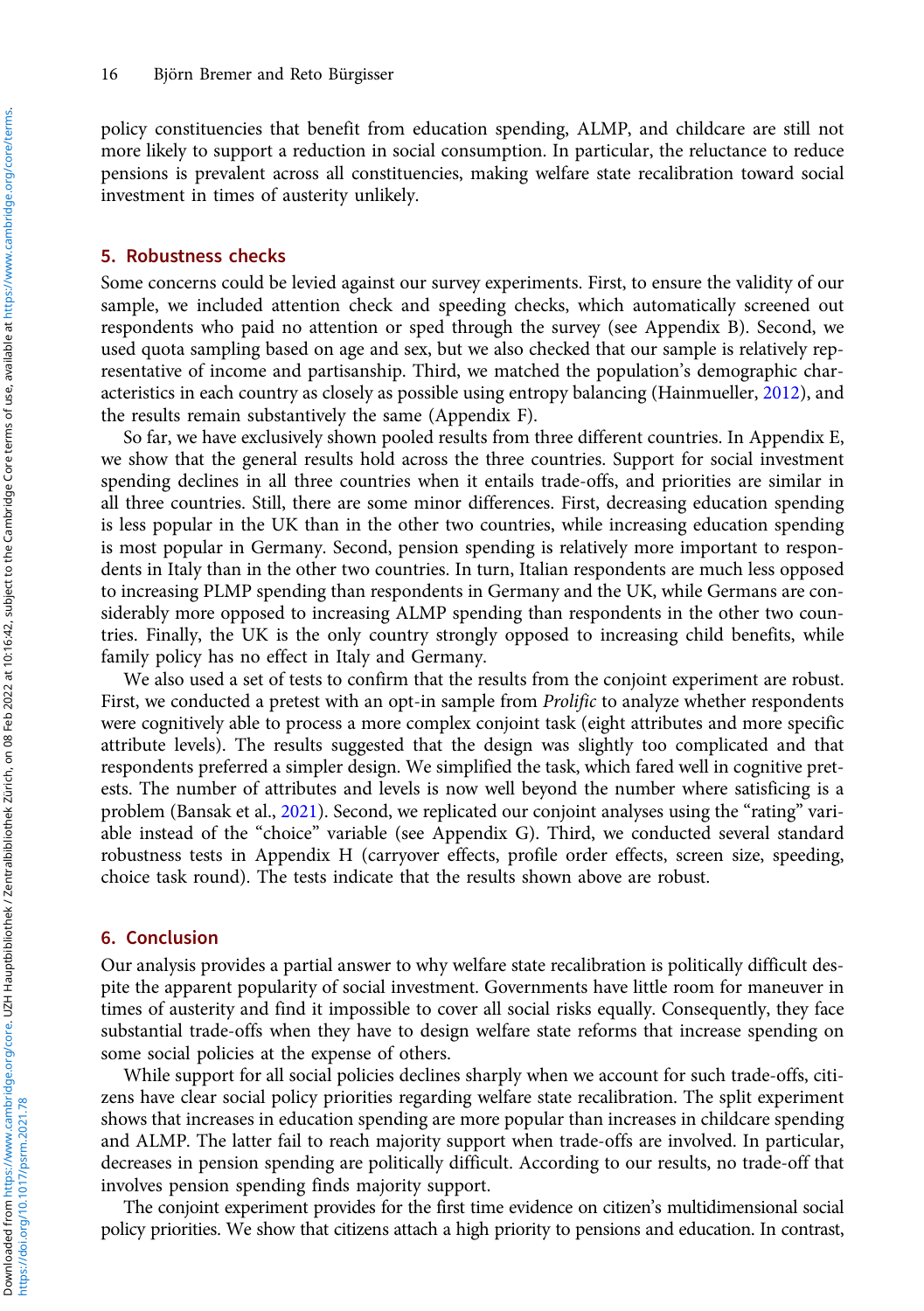<span id="page-16-0"></span>childcare and child benefits only have a minor influence on the probability that respondents support a given reform, implying that they are of medium priority to citizens. Finally, active and passive labor market policies are unpopular in the context of austerity. When forced to choose, the average citizen does not support additional spending on the unemployed if this comes at the cost of lower spending in other areas. Citizens thus attach a low priority to labor market policies.

Overall, we demonstrate that multidimensional welfare state recalibration toward social investment is an uphill battle because citizens do not strongly prioritize social investment over social consumption. Moreover, strong policy constituencies are likely to block many welfare state recalibration attempts, given that citizens react sensitively to changes in policies from which they directly benefit: Pensioners care more about increasing pension spending than working-age people, parents with young children prioritize family policies more strongly, and outsiders attach a greater priority to labor market policies. Therefore, the narrow self-interest of policy constituencies is a strong predictor of their social policy priorities and likely of their political behavior.

There are several important implications of our findings. From a methodological perspective, regular opinion polls consistently overstate the support for policies if respondents do not face the inherent policy trade-offs. We argue that such questions do not allow inferences about respondents' priorities toward welfare state recalibration. Our paper proposed two experimental strategies to present respondents with realistic trade-offs, which can easily be applied to other policy fields. Furthermore, our results show that the support structure for social investment and social consumption policies varies between and within these respective domains. Thus, it is not enough to use education and pensions as proxies for social investment and consumption, making it crucial to add more nuance to the literature on public opinion towardwelfare state recalibration.

Substantively, our findings show that governments aiming for a social investment turn need to design welfare state reforms carefully. Political conflicts in mature welfare states are more about distributing resources to specific groups than about general support for the welfare state. Especially in times of austerity, welfare state recalibration creates winners and losers. The latter need to be compensated for welfare state reforms to gain political support. A key question for future research is how policy constituencies can be convinced to give up some privileges and support policies that address new social risks. In all likelihood, policymakers confronted with such electoral constraints need to combine material incentives with solidaristic appeals. However, there is also some evidence that governments may be able to generate support for welfare state retrenchment by controlling the political messaging: By framing cuts as fiscally necessary, political actors can sometimes avoid electoral punishment (Barnes and Hicks, [2018;](#page-17-0) Bisgaard and Slothuus, [2018](#page-17-0)). Future research should study how policymakers can use elite cues to make welfare state recalibration politically feasible despite the salient trade-offs emphasized here.

Supplementary material. The supplementary material for this article can be found at [https://doi.org/10.1017/psrm.2021.78.](https://doi.org/10.1017/psrm.2021.78) To obtain replication material for this article, please visit <https://doi.org/10.7910/DVN/7ERIFH>

Acknowledgments. The authors gratefully acknowledge funding from the ERC Project "Political Conflict in Europe in the Shadow of the Great Recession" (Project ID: 338875). Previous versions of this paper were presented at the European University Institute, the annual conference of the Midwest Political Science Association, 2018, the annual conference of the Swiss Political Science Association, 2018, and the annual conference of the Council of European Studies, 2019. We are very grateful for insightful comments and feedback from Giuliano Bonoli, Marius Busemeyer, Julian Garritzmann, Jane Gingrich, Anton Hemerijck, Hanspeter Kriesi, Jason Jordan, and Elias Naumann. Two anonymous reviewers and the editors of the PSRM further helped to improve the manuscript. The usual disclaimers apply.

### References

Ansell BW (2010) From the Ballot to the Blackboard: The Redistributive Political Economy of Education. Cambridge: Cambridge University Press.

Armingeon K and Bonoli G (2007) The Politics of Post-Industrial Welfare States: Adapting Post-War Social Policies to New Social Risks. London: Routledge.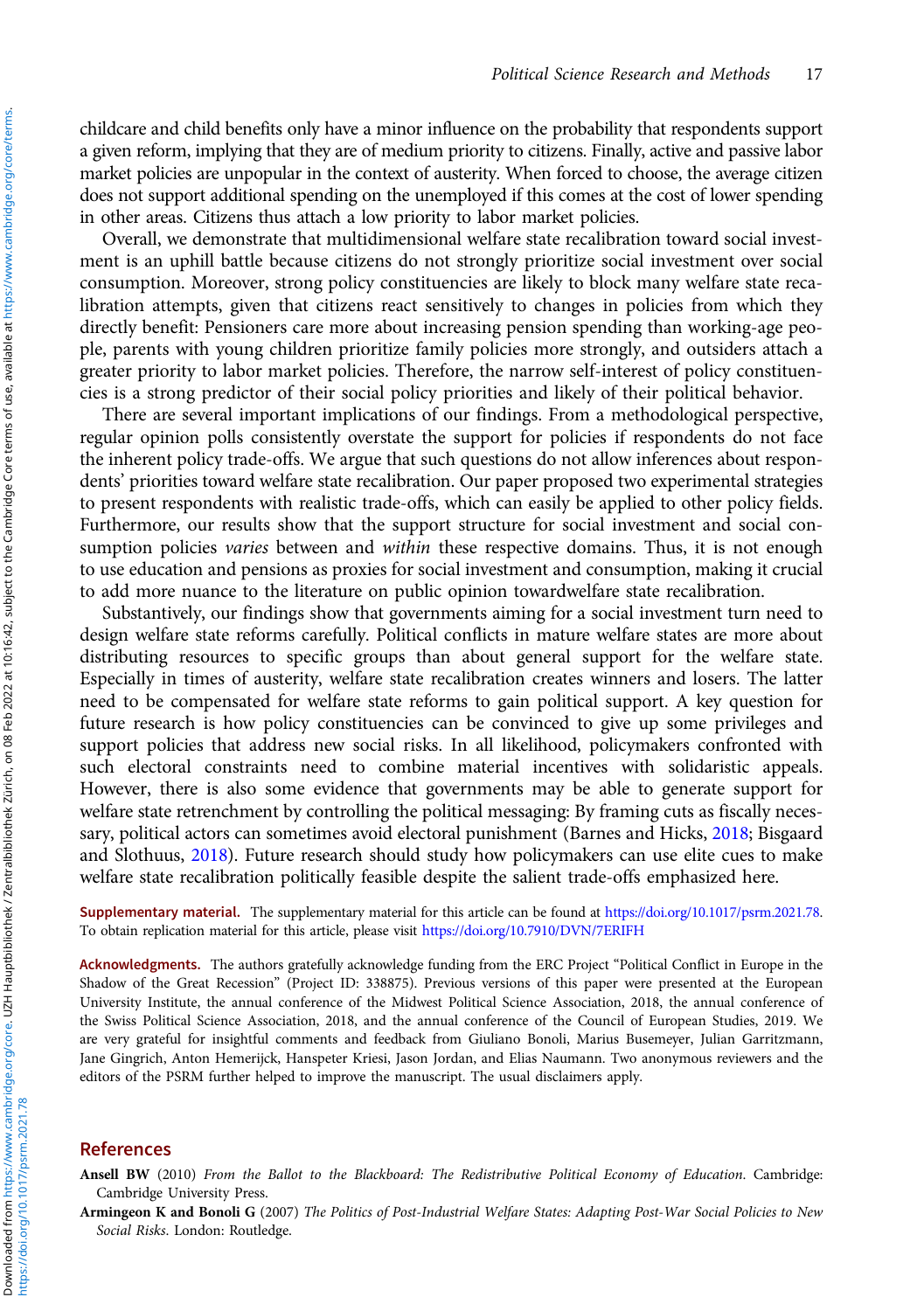- <span id="page-17-0"></span>Armingeon K and Bürgisser R (2021) Trade-offs between redistribution and environmental protection: the role of information, ideology, and self-interest. Journal of European Public Policy 28, 489–509.
- Bansak K, Hainmueller J, Hopkins DJ and Yamamoto T (2020) Using conjoint experiments to analyze elections: the essential role of the average marginal component effect (AMCE). Available at SSRN: [https://dx.doi.org/10.2139/ssrn.3588941.](https://dx.doi.org/10.2139/ssrn.3588941)
- Bansak K, Hainmueller J, Hopkins DJ and Yamamoto T (2021) Beyond the breaking point? Survey satisficing in conjoint experiments. Political Science Research and Methods 9, 53–71.
- Barnes L and Hicks T (2018) Making austerity popular: the media and mass attitudes toward fiscal policy. American Journal of Political Science 62, 340–354.
- Beramendi P, Häusermann S, Kitschelt H and Kriesi H (2015) The Politics of Advanced Capitalism. Cambridge: Cambridge University Press.
- Bisgaard M and Slothuus R (2018) Partisan elites as culprits? How party cues shape partisan perceptual gaps. American Journal of Political Science 62, 456–469.
- Blyth M (2013) Austerity: The History of a Dangerous Idea. Oxford: Oxford University Press.
- Boeri T, Börsch-Supan A and Tabellini G (2001) Would you like to shrink the welfare state? A survey of european citizens. Economic policy 16, 08–50.
- Bonoli G (2007) Time matters: postindustrialization, new social risks, and welfare state adaptation in advanced industrial democracies. Comparative Political Studies 40, 495–520.
- Bonoli G (2013) The Origins of Active Social Policy: Labour Market and Childcare Policies in a Comparative Perspective. Oxford: Oxford University Press.
- Bouget D, Frazer H, Marlier E, Sabato S and Vanhercke B (2015) Social investment in europe: a study of national policies, european social policy network (espn). Brussels: European Commission [https://doi.org/10.2767/084978.](https://doi.org/10.2767/084978)
- Bremer B and Bürgisser R (2022) Do citizens care about government debt? Evidence from survey experiments on budgetary priorities. European Journal of Political Research 1. https://doi.org/10.1111/1475-6765.12505.
- Bürgisser R (2019) 2019 The Politics of Welfare State Recalibration in Continental and Southern Europe. Florence: European University Institute: PhD Thesis.
- Busemeyer MR and Erik N (2017) Conflictive preferences towards social investments and transfers in mature welfare states. Journal of European Social Policy 27 (3), 229–246.
- Busemeyer MR and Garritzmann JL (2017) Public opinion on policy and budgetary trade-offs in european welfare states. Journal of European Public Policy 24, 871–889.
- Esping-Andersen G (1990) The Three Worlds of Welfare Capitalism. Cambridge: Polity.
- Fossati F (2018) Who wants demanding active labour market policies?. Journal of Social Policy 47, 77–97.
- Fossati F and Häusermann S (2014) Social policy preferences and party choice in the 2011 Swiss elections. Swiss Political Science Review 20, 590–611.
- Gallego A and Marx P (2017) Multi-dimensional preferences for labour market reforms: a conjoint experiment. Journal of European Public Policy 24, 1027–1047.
- Garritzmann JL, Busemeyer MR and Neimanns E (2018) Public demand for social investment: new supporting coalitions for welfare state reform in Western Europe?. Journal of European Public Policy 25, 844–861.
- Hainmueller J (2012) Entropy Balancing for Causal Effects. Political Analysis 20, 25–46.
- Hainmueller J, Hopkins DJ and Yamamoto T (2014) Causal inference in conjoint analysis: understanding multidimensional choices via stated preference experiments. Political Analysis 22, 1–30.
- Hall PA and Soskice DW (2001) Varieties of Capitalism: The Institutional Foundations of Comparative Advantage. Oxford: Oxford University Press.
- Häusermann S (2010) The Politics of Welfare State Reform in Continental Europe: Modernization in Hard Times. Cambridge: Cambridge University Press.
- Häusermann S (2012) The Politics of Old and New Social Policies. In G. Bonoli and D. Natali (eds.), The Politics of the New Welfare State, 111–132. Oxford: Oxford University Press.
- Häusermann S, Kurer T and Traber D (2018) The politics of trade-offs: studying the dynamics of welfare state reform with conjoint experiments. Comparative Political Studies 52, 1059–1095.
- Häusermann S, Pinggera M, Ares M and Enggist M (2021) Class and social policy in the knowledge economy. European Journal of Political Research 1.
- Hemerijck A (2013) Changing Welfare States. Oxford: Oxford University Press.
- Hemerijck A (2017) The Uses of Social Investment. Oxford: Oxford University Press.
- Hemerijck A (2018) Social investment as a policy paradigm. Journal of European Public Policy 25, 810–827.
- Hoerl AE and Kennard RW (1970) Ridge regression: biased estimation for nonorthogonal problems. Technometrics 12, 55–67.
- Horiuchi Y, Smith DM and Yamamoto T (2018) Measuring voters' multidimensional policy preferences with conjoint analysis. Political Analysis 26, 1–20.
- Jensen C and Petersen MB (2017) The deservingness heuristic and the politics of health care. American Journal of Political Science 61, 68–83.